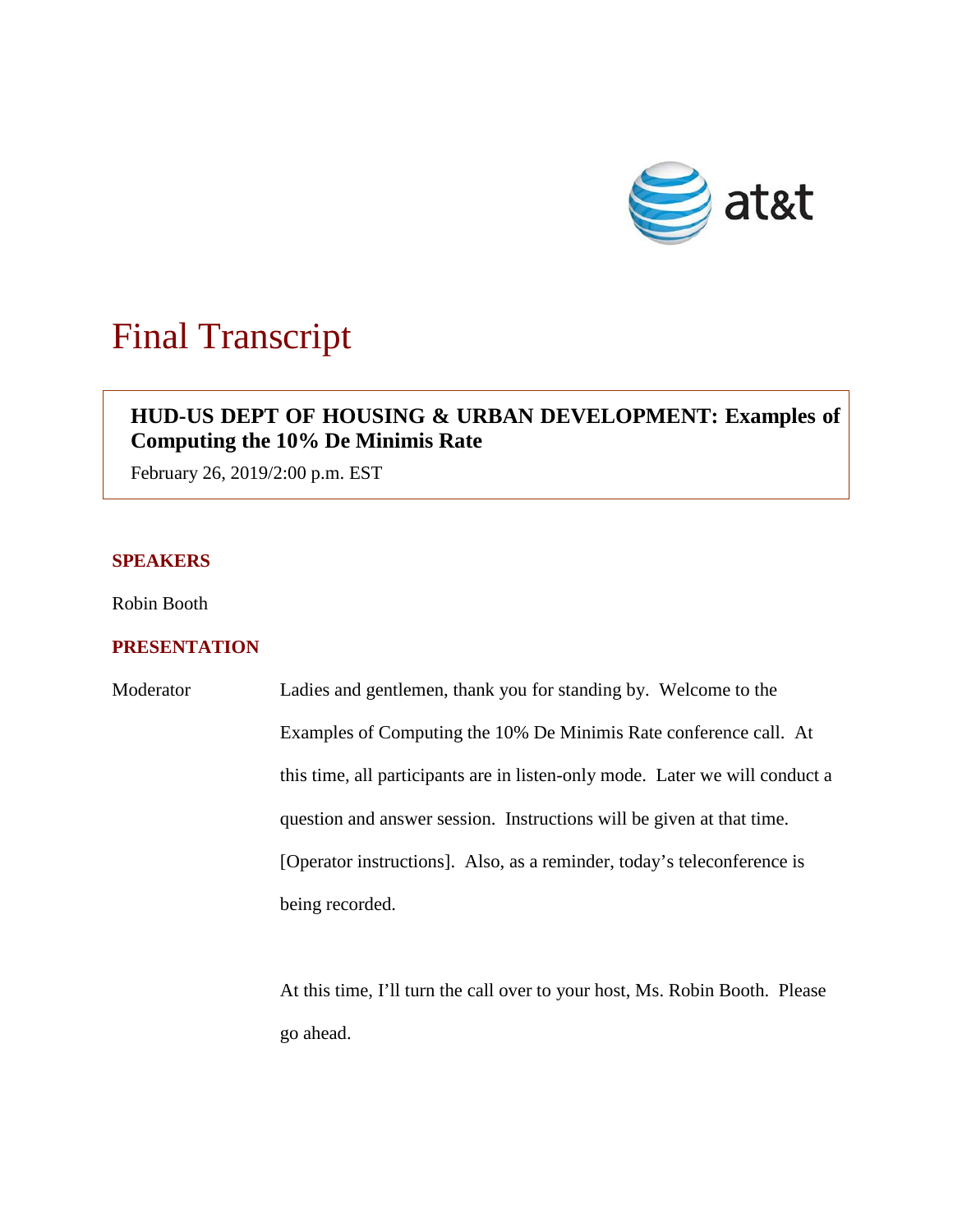Robin Good afternoon, and welcome to the US Department of Housing and Urban Development, Office of Housing Counseling webinar on Examples of Computing Indirect Costs Using your 10% De Minimis Indirect Cost Rate. This webinar is in conjunction with the Comprehensive Housing Counseling grant, so it's geared toward those particular costs and circumstances surrounding that grant.

> As the facilitator said, it is being recorded, so generally within two business days, the playback number, PowerPoint, and a transcript will all be available to you on the HUD Exchange on the website. You should also receive a notification when that information becomes available if you're registered.

Please note that the training materials are also in the control panel. You'll see a PDF file, and you can download those as well, once again, if you registered for this training. Handouts for those that registered were sent to you prior to, so they're the same handouts that are in that control panel, and they'll be the same handouts that are uploaded onto the HUD Exchange within two to three business days after this webinar.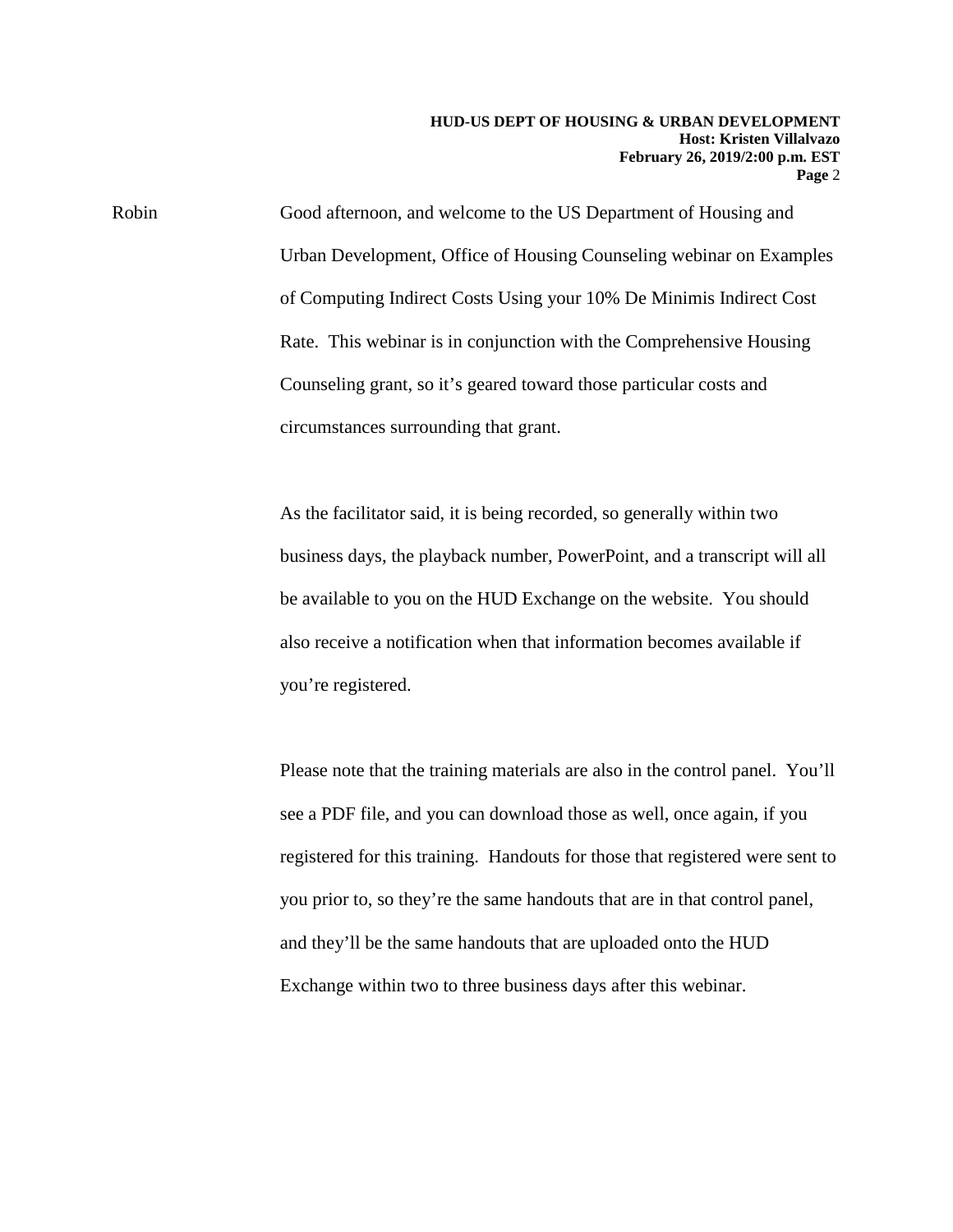We will not be having a live question and answer period because we have approximately 170 participants registered, so there will not be a live period. However, throughout this webinar, you do have the opportunity to submit questions. One way is if you registered, in your control panel you'll see a box that allows you to type questions. We have live staff on the call that will be responding to those questions during the webinar.

If, in fact, we can't answer any questions subsequent, or we need to follow up or to get back to you, we may request that you send the question to housing.counseling@hud.gov, which is another option for you to ask a question. A lot of times, that email address is used subsequent to the training because there's questions that you may come across after you've participated in that training. If so, at any time, you can send them to housing.counseling@hud.gov. We do request that you put in the subject matter the name of the training topic. It just makes it easier to distribute that information to the appropriate people for response.

As it relates to a certificate, you will receive an email within 24 to 48 hours, and once again, that's if you registered. If you registered, you'll receive an email. It will say thank you for attending. That is, in fact, your certificate. There will not be an attachment, nor will there be any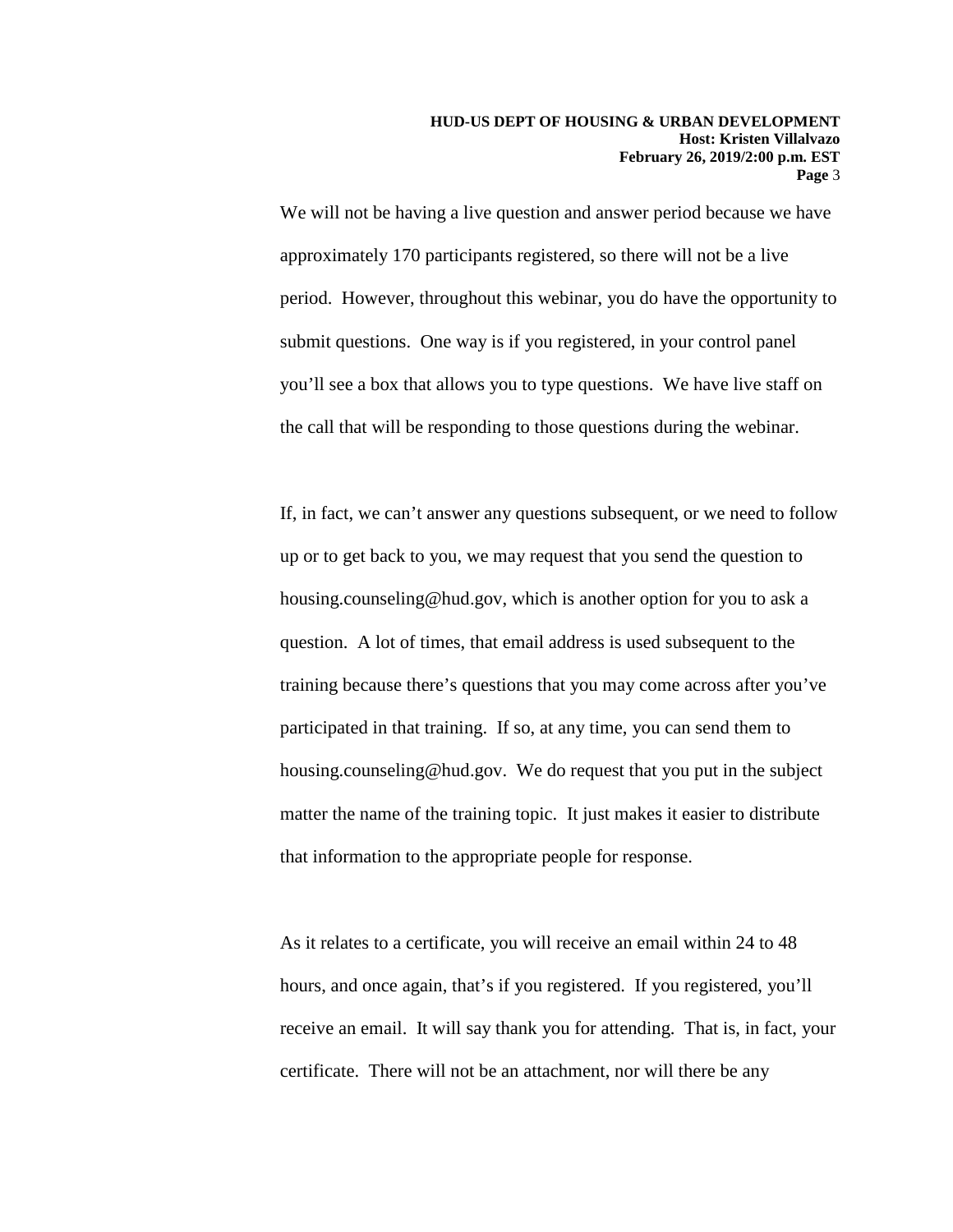subsequent emails regarding a certification. So, we respectfully request that you maintain that. Save it to your hard drive, or print a hard copy of it, and retain it for your records.

You can also get credit for this webinar by going to the HUD Exchange webinar archives. The link provided is here. You do have to know the date the training topic, which that information is in the materials that you received, and you can get credit. We had a question I noted at the beginning of the webinar about whether these were CPE, continued professional education, training. We do not know that information. If you have that question, you can submit that to housing.counseling@hud.gov for us to get some additional response, but you can get credit towards your HUD training by going to the webinar, the HUD Exchange webinar.

My name is Robin Booth. I'm audit principal for Booth Management Consulting. Our firm is the contractor engaged by the Office of Housing Counseling to provide financial and administrative assistance, technical assistance. We also conduct and perform action plans, training, technical assistance, financial analysis, and other agreed upon services for the Office of Housing Counseling specifically related to the financial areas of the comprehensive housing counseling grant.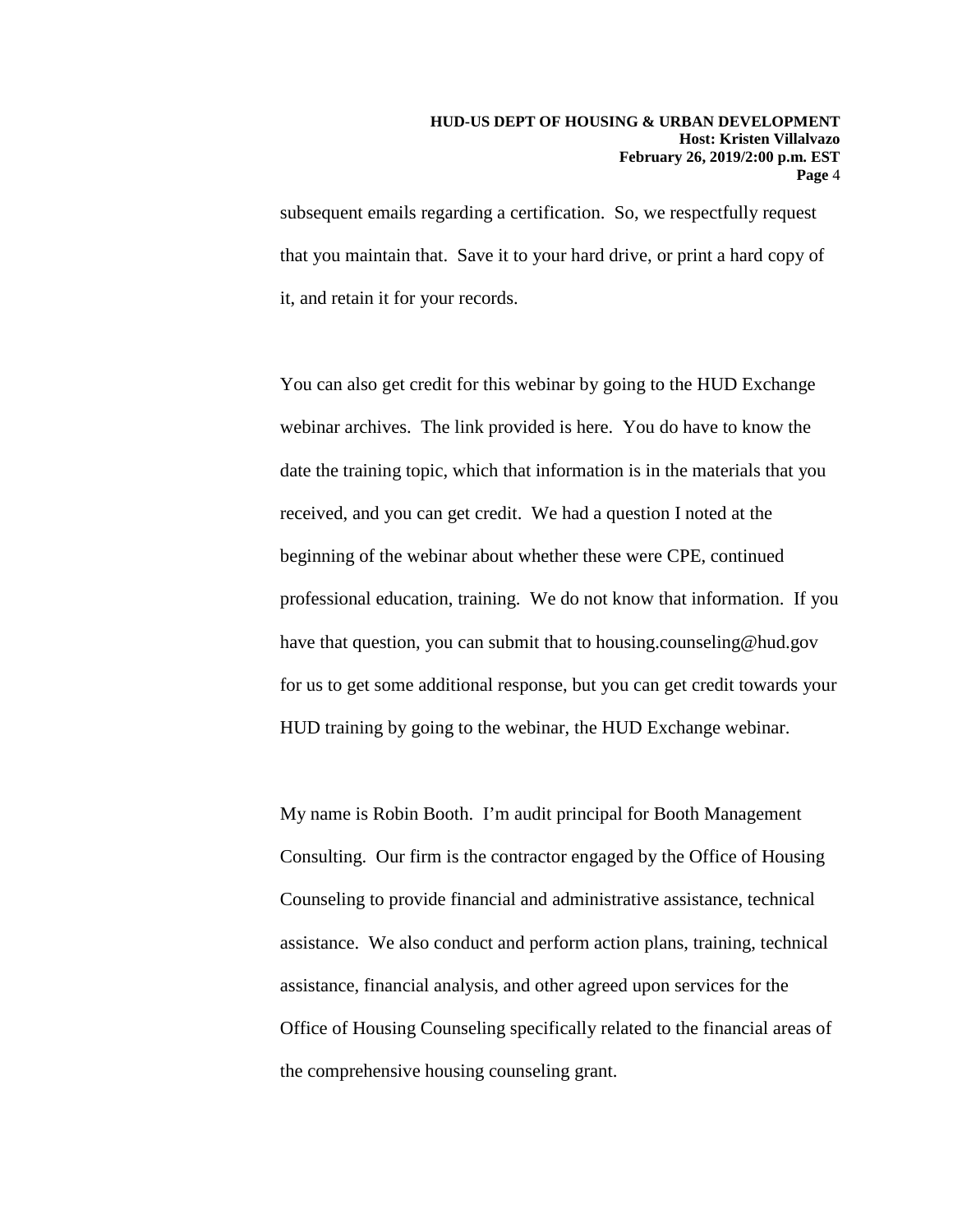On the line, available to respond to questions are Deborah Strocker [ph] and Joshua Lee from our company, who will be responding to any online questions that are submitted through the control panel we discussed previously.

So, today's topic, hopefully you took part one where we really go into more depth about the 10% de minimis rate and what is really means to compute indirect cost. We'll reiterate it again in this training that especially with the FY 2018 grant, OHC has moved in the direction of encouraging agencies to use the indirect cost to capture some of those costs that are not directly related to performing the grant but that you incur in order to be in existence and in the position to provide these services to HUD.

In the past, where certain costs may have been accessible as direct costs, and in a lot of those instances, those costs are what we call inherently indirect costs, but HUD attempted or OHC attempted through this grant to allow you to charge them direct. They're now being included in that indirect cost bucket, so with that being the emphasis, we really want to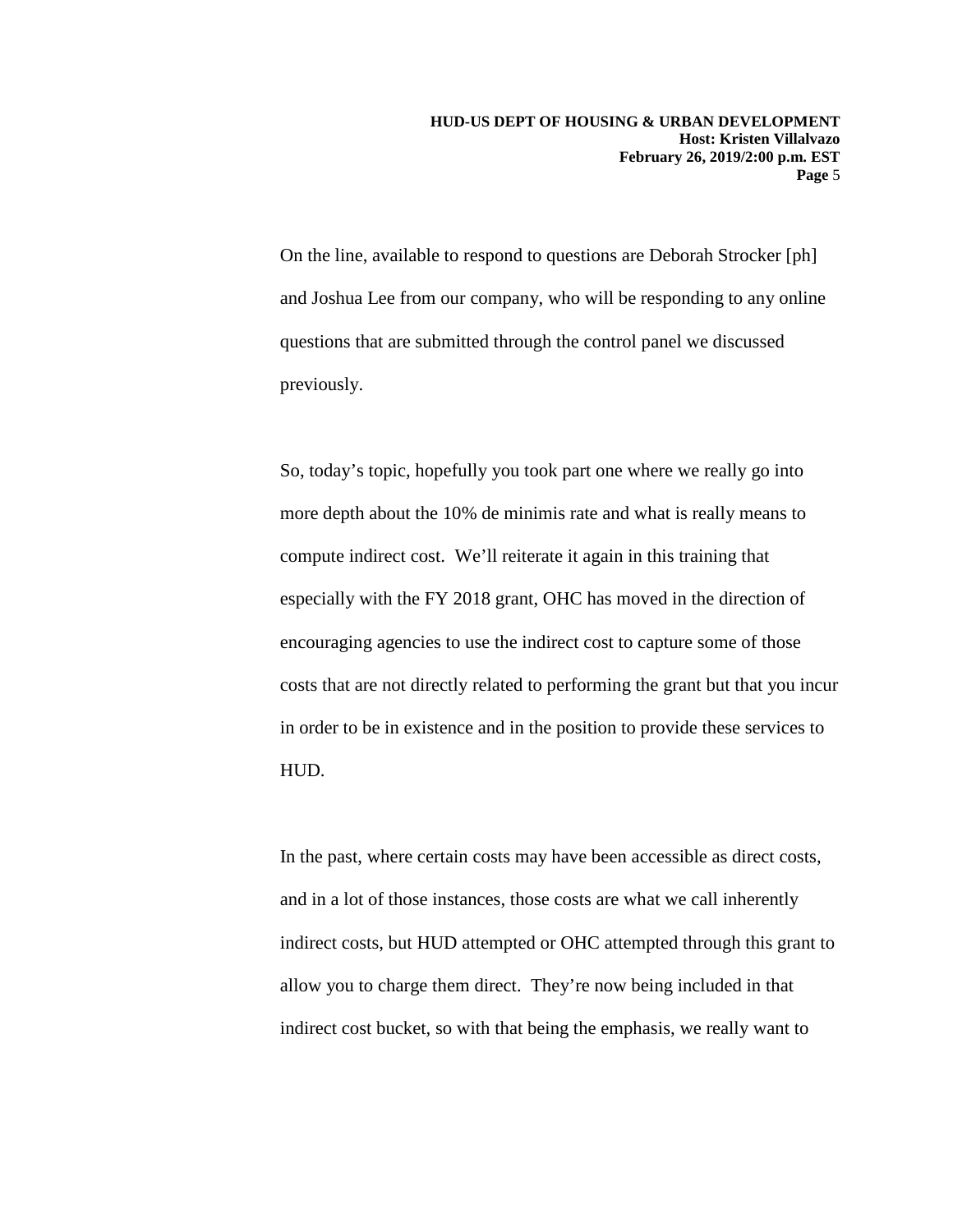make sure you understand how you recapture those costs through the 10% de minimis indirect cost rate.

Before the implementation of the 10% de minimis indirect cost rate, if an agency didn't have a negotiated indirect cost rate agreement or cost allocation plan, you could not request or include in your budget indirect costs.

So, with the enactment of the Uniform Guidance, they revised 2 CFR Part 200. It then allowed agencies that met certain criteria, certain eligibility criteria to, in fact, include and incur indirect costs using the 10% de minimis rate. Before then, if your agency didn't have those types of agreements, you had no way of really offsetting some of those costs that you were incurring just by being in existence.

So, we want to go over again, once again understanding what indirect cost rates are, and then this 10% de minimis rate, go over the criteria for determining if you're eligible, especially if you've self-certified through your grant execution process that you are eligible for the 10% de minimis rate, so hopefully nothing in this presentation will make that selfcertification not be true, but I want to make sure you clearly understand.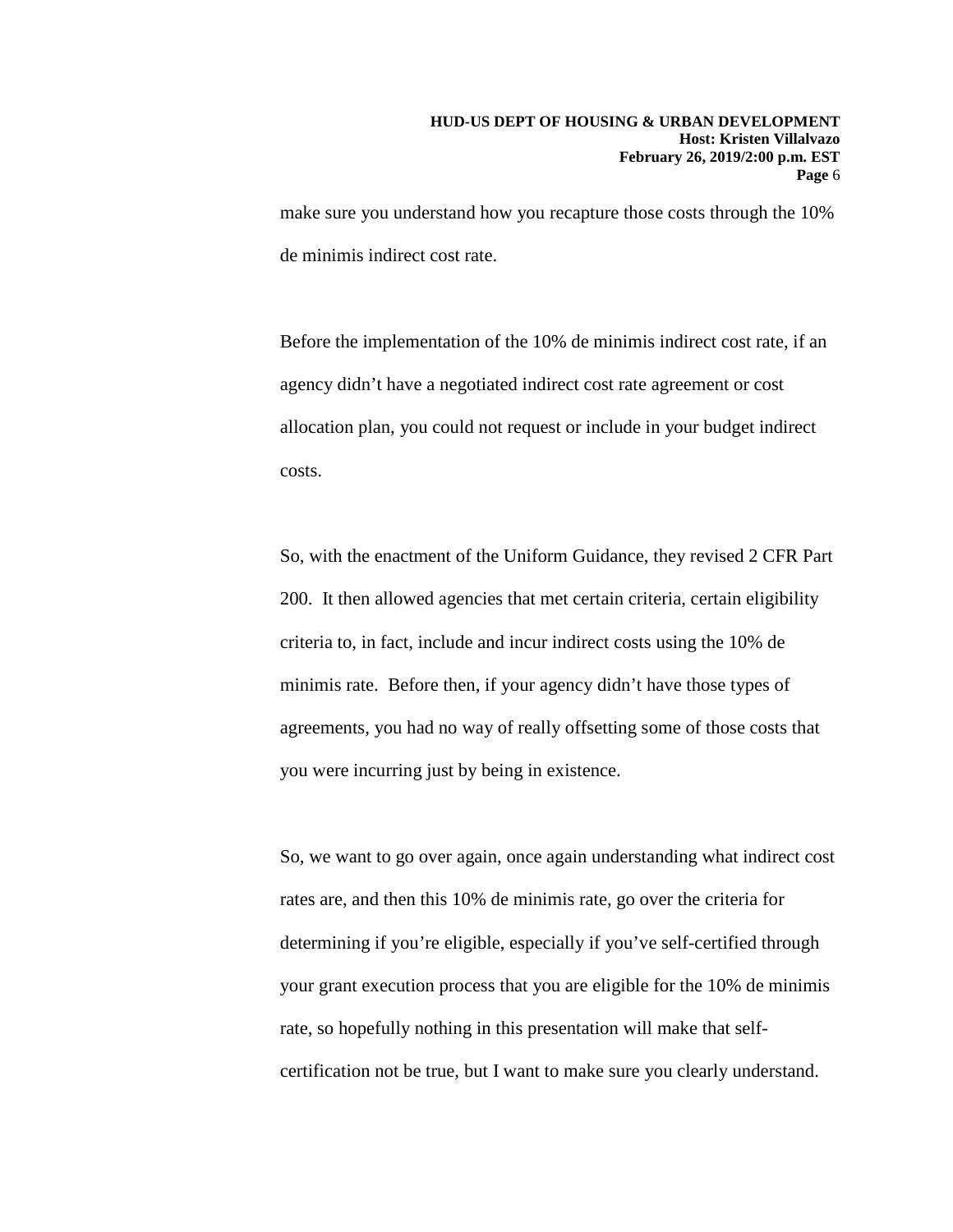Then, we kind of get to the more mathematical computation part when we talk about the modified total direct cost, and that's because whenever you're using any kind of rate, that rate has to be multiplied by some base or some number, and that's what that modified total direct cost is. That's telling you what costs you can multiply that 10% by to get your indirect costs.

So, it's all predicated upon your direct costs, but there's certain direct costs that fall within the modified total direct cost for which you can use that 10% against. Other direct costs you can't, so they would have to be excluded when you use that 10% factor to determine your indirect costs.

We're also going to look at unallowable and excluded costs, and these cost principles come directly from the Uniform Guidance, but also with the FY 2018 grant with more emphasis being on eligible activities, certain costs that historically may have been allowable as direct costs, under this particular grant beginning FY 2018, they're no longer allowable as direct costs with the mindset being that you can capture them if you use that 10% to charge the indirect costs.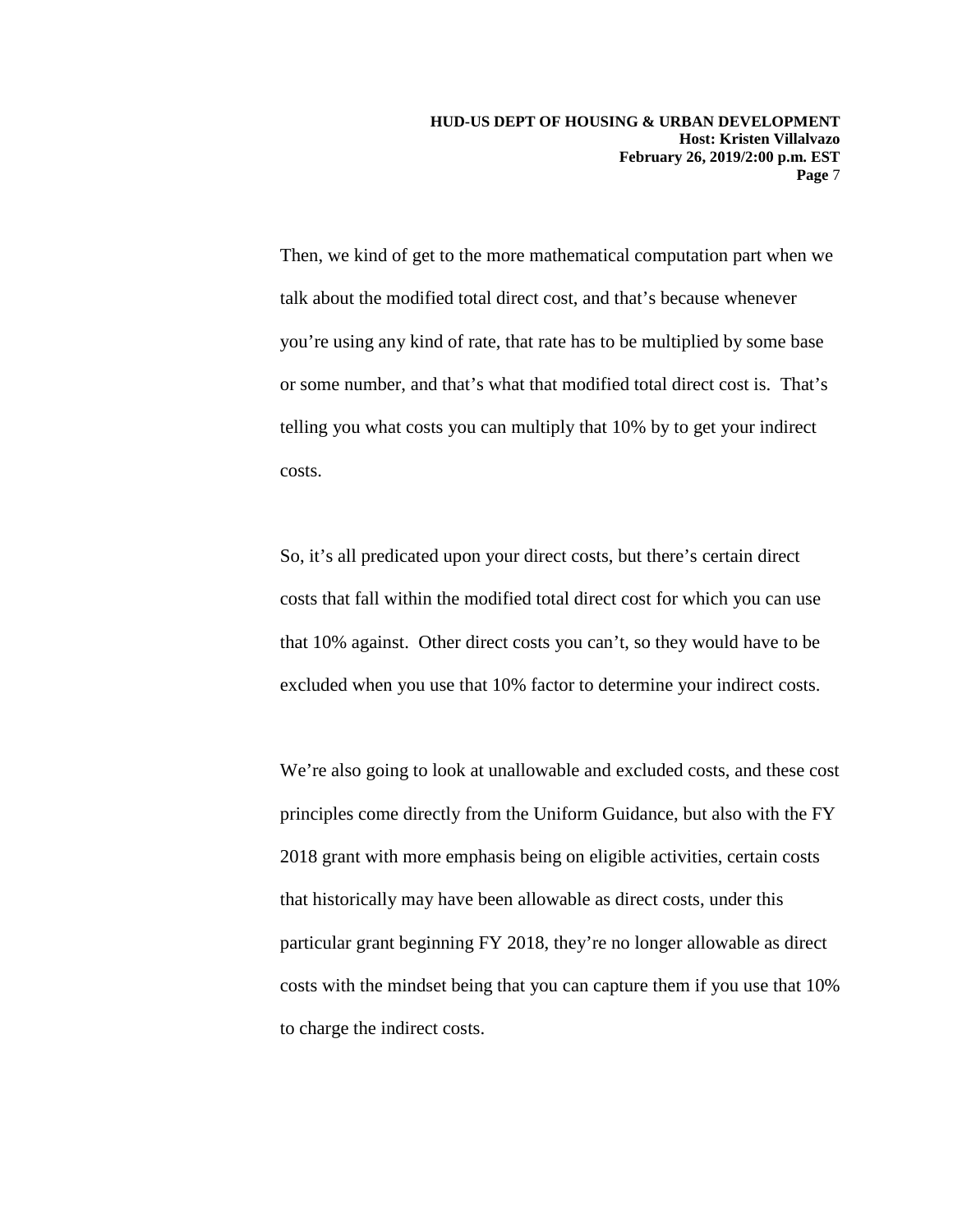We're going to—

Moderator Please stand by. The host line has dropped from the conference. Once again, please stand by. The host line has dropped from the conference.

Ms. Booth, are you back with us?

Robin Yes.

Moderator Thank you. Please proceed.

Robin Thank you. Technical difficulties. So, we'll be also going over examples of computing indirect costs and going through some scenarios and some budgets, and really giving you an understanding how that happens. What we also believe may, as you all start to submit your quarterly reports and your cost reimbursement, and then understanding how you have to compute that 10% de minimis rate every time you submit an actual quarterly report requesting reimbursement.

> What happens as a part of your annual budget, which is all the scenarios that we're going through, we're telling you what the maximum should be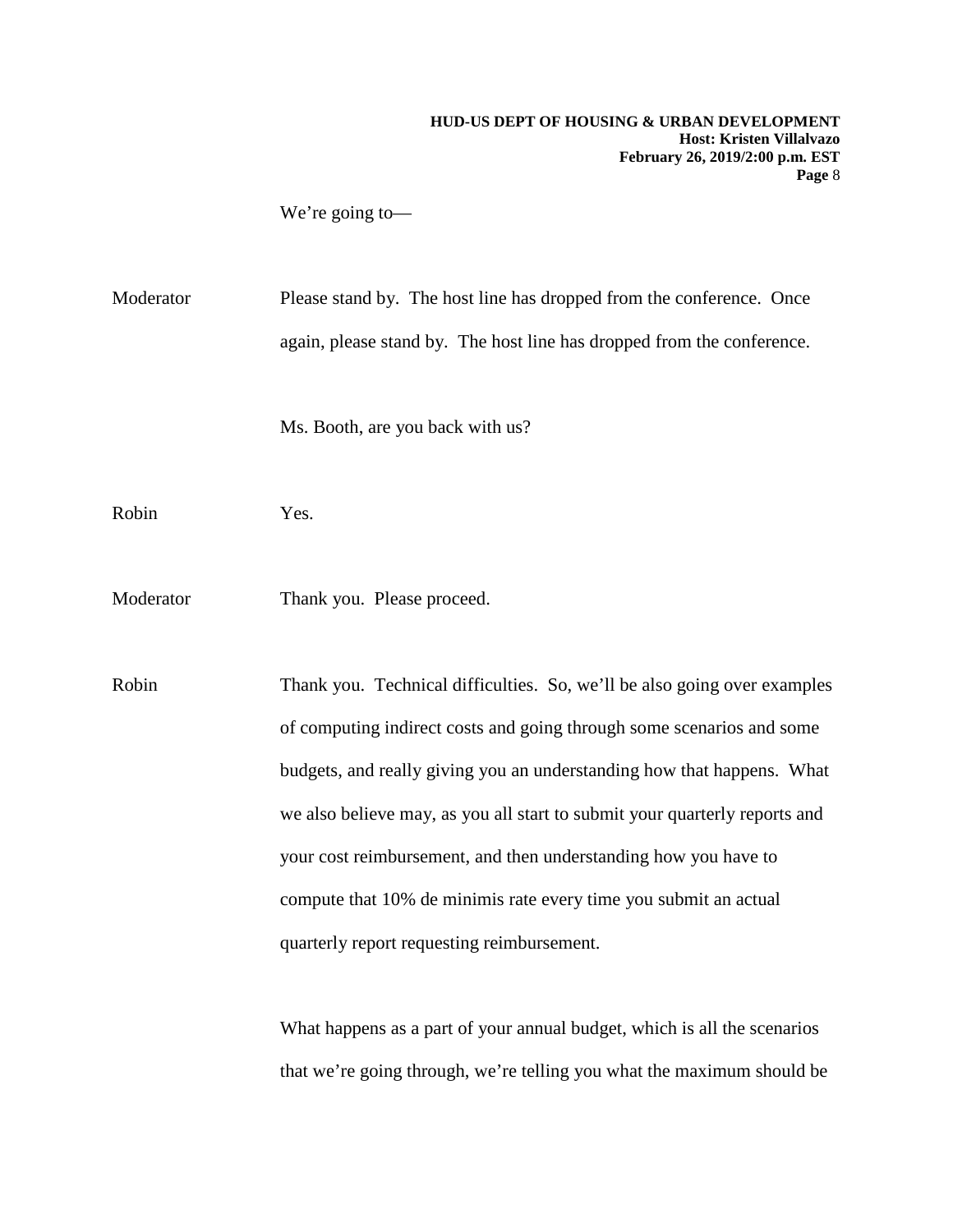over the course of the grant assuming that you have these direct costs that you have in your budget, but each quarter when you do your quarterly, you actually have to go and do that computation for the quarter.

So, as we go through these scenarios, think about we're looking at it from an annual perspective or from the term of the grant, and this is the maximum, but each quarter you have to use this same process based on whatever direct costs you are requesting reimbursement for during that quarter, and then to determine how much of that 10% you can claim or request for reimbursement during that quarter.

So, keep that in mind as we go through the various scenarios. We'll go through some other considerations, especially as it relates to as subgrantees and subawardees how you fall into this whole 10% de minimis rate claiming indirect costs and things of that nature, and we'll go over those record retention policies because it's still important, you're still subject to certain record retention.

Finally, some frequently asked questions from some of our prior webinars in this area that we just want to make sure are clarified and emphasized, so we'll go over those frequently asked questions.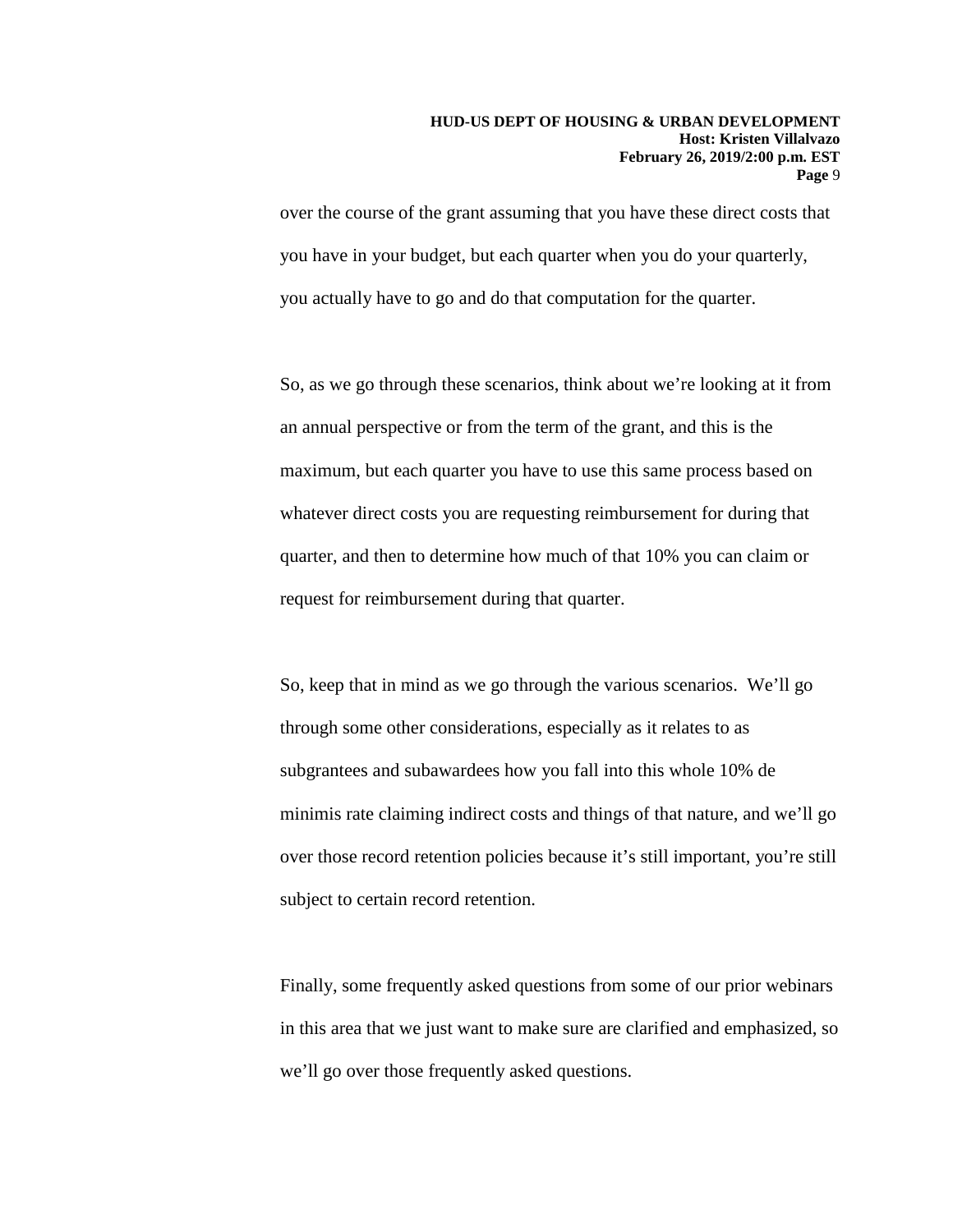When we talk about indirect costs, the definition directly from 2 CFR Part 200, it really looks at two broad areas, facilities and administration, and when you're looking at indirect, you're really looking at the cost associated with maintaining or operating your organization to perform services, not just for the HUD grant, but for any grant.

With especially federal awards, there are certain costs that are directly associated with performing those services, but the government recognizes that there are also costs that you've maintained just to be in existence or to operate your organization that benefit the entire organization and not direct to any one award, but they actually benefit the entire organization, and so what they want to do is allow you to claim for reimbursement a certain percentage for their fair share of those costs, and they use this indirect cost rate factor as the measurement for determining what that fair share should be.

So, the fall into two broad categories: facilities and administration. This is an illustration, if you've had any training in indirect costs especially through OHC, you've seen this, but I think it depicts really what you're talking about in understanding indirect costs. I will say that even with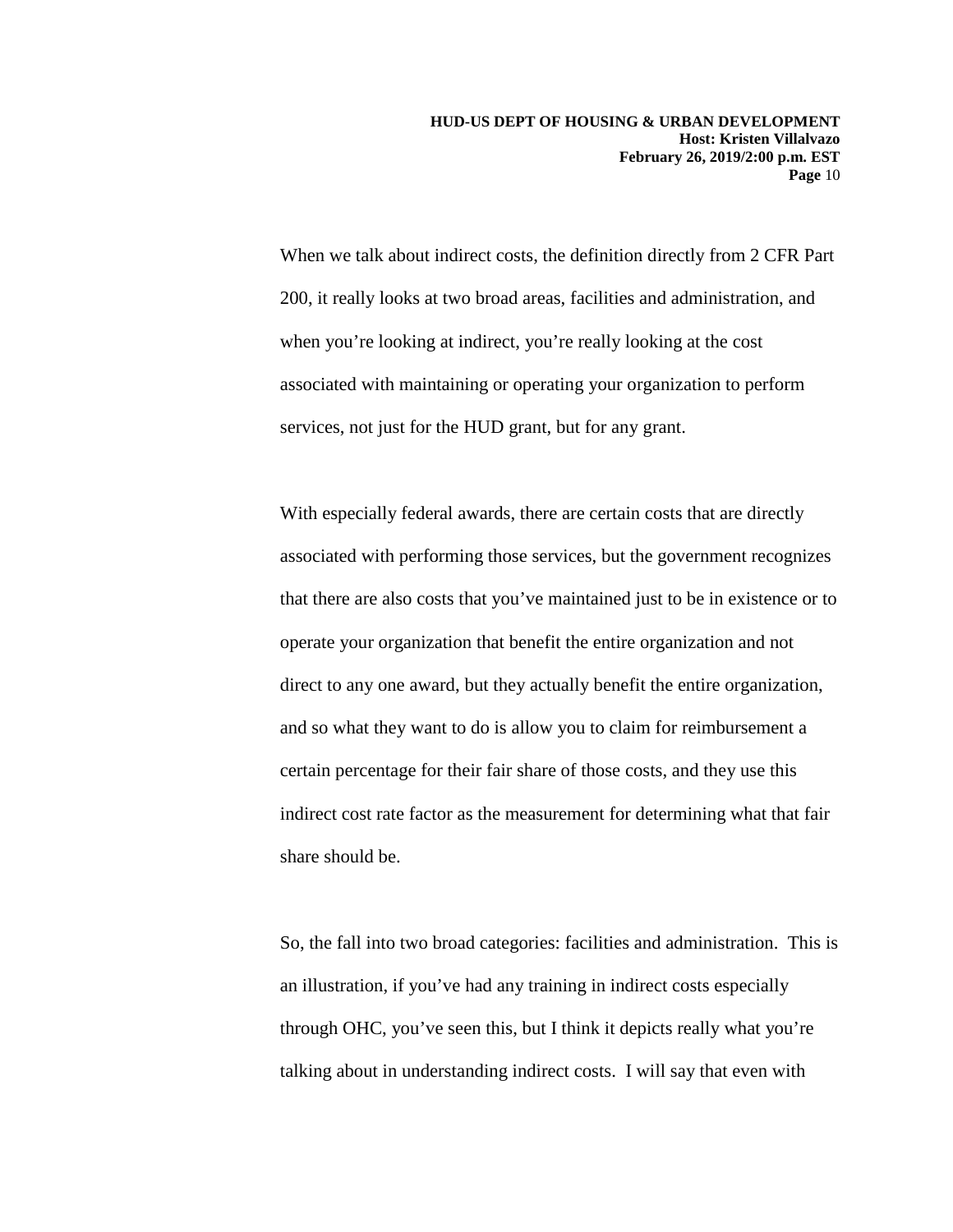HUD's emphasis on the FY 2018 grant to move more toward eligible activities, costs associated with eligible activities, it's really geared toward identifying those costs that really are indirect and should be included in your indirect costs versus those costs that are direct to this grant.

So, once again, the effort is not that you can't reclaim any of those costs but that you really use the correct mechanism, which is indirect costs to claim those costs. So, when you're looking at administrative accounting, management, payroll, indirect, and then you're looking at facilities, rent, telephone, utilities, heat, all of those things.

I think one of the biggest expenses some are more challenged with is that rent factor, the facilities factor, the rent, the telephone, all of those things because historically, if you had a reasonable billing methodology, HUD allowed you to charge those costs as direct costs to the grant.

Now, beginning with the FY 2018 grant, those costs are no longer allowable as direct costs. They become part of that 10% or whatever, if you're using a NICRA as your cost allocation plan, they become part of that dollar amount or that 10% or that percentage you're capturing as indirect costs, which is actually what they are. So, this kind of depicts,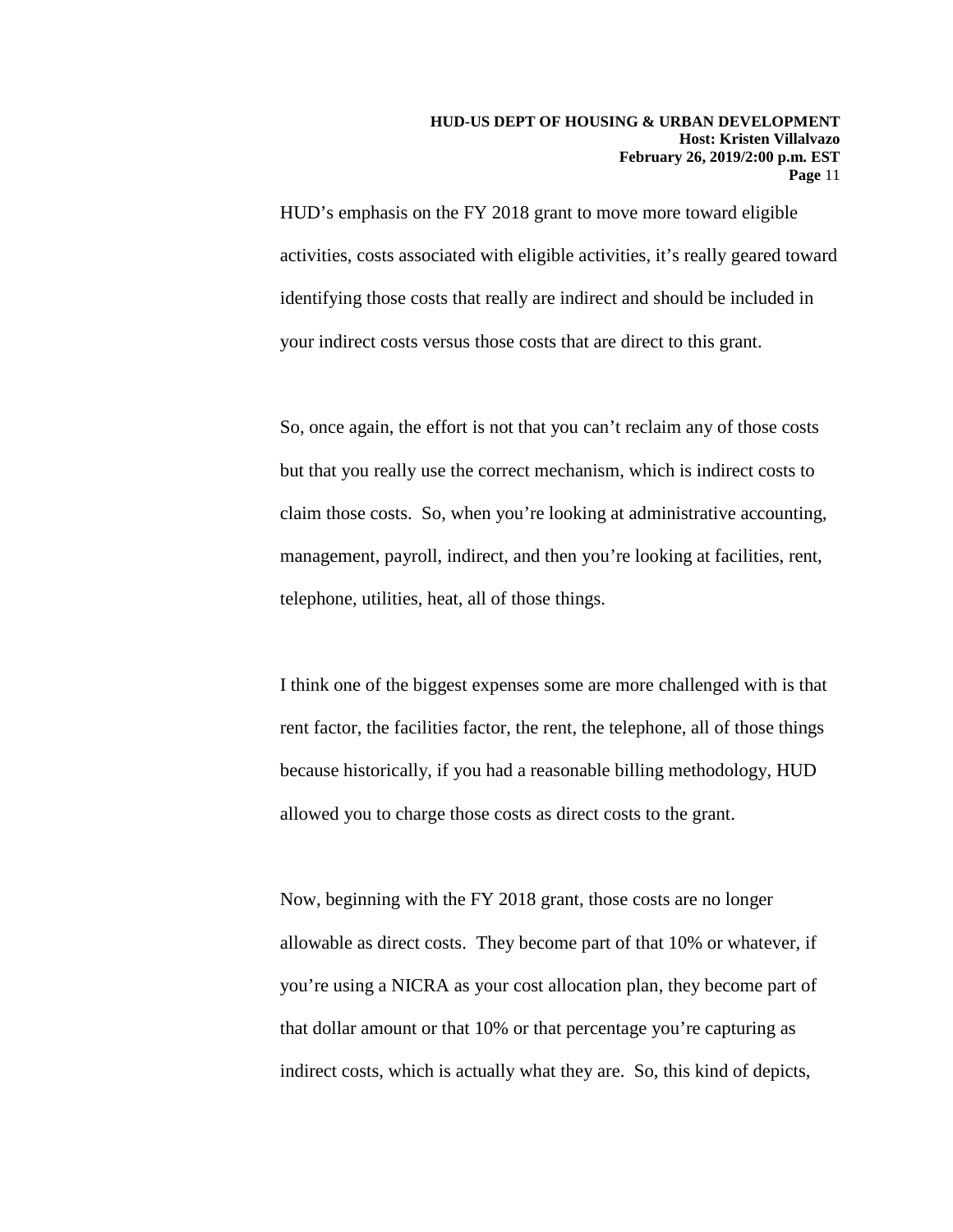gives you a really good visual, plain and simple illustration of what's indirect in those particular types, the administrative and the facilities.

That leads us to the 10% de minimis rate. You know, as I said historically, prior to the Uniform Guidance and the whole revised CFR, if your agency did not have a NICRA or a cost allocation plan, you could not even charge indirect costs, so really you could only charge those direct costs associated with the grant.

Under Uniform Guidance, the federal government recognized that yes, agencies incur a lot of administrative and facilities-related costs to perform our grant. So, as indicated, they wanted to allow you to charge a fair share of those costs to the government, and it's really indicative or based on your direct costs associated with this particular federal award.

So, this whole 10% de minimis is on a federal award basis. It's not relative to your non-federal awards or whatever arrangements you have with state and local agencies or private foundations, but for federal awards, as I said, if you meet the eligible criteria, you can now charge 10%.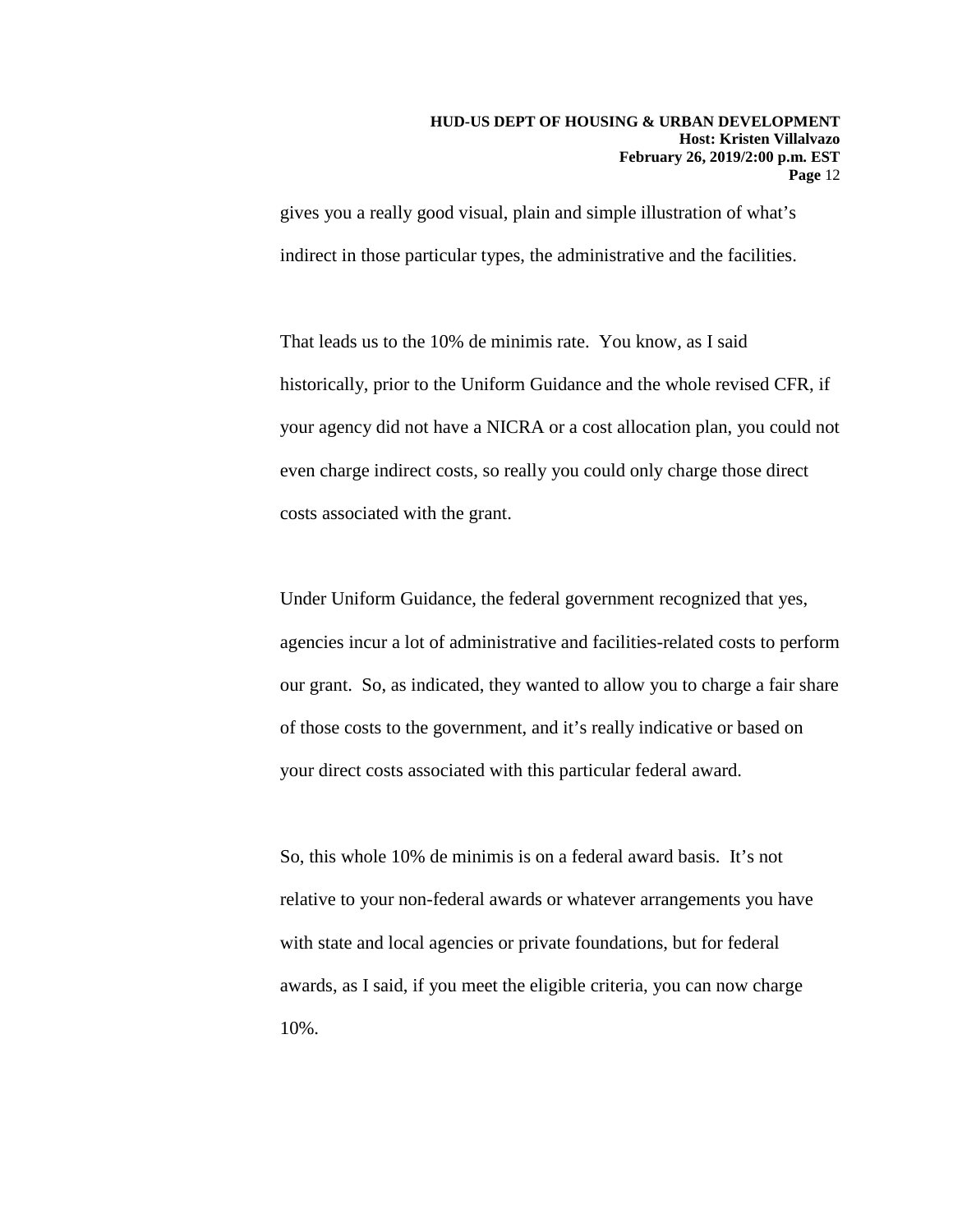So, you can read through section—it gives a definition 200.414, and that's telling you what that 10% is that you can apply. It's for any non-federal entity that has never received a negotiated indirect cost rate agreement, NICRA, and you can elect to charge a 10% de minimis rate, and that's what that's giving you if you wanted to know where that came from.

The specific criteria, the first being non-federal entity. One, you have to be a non-federal entity. Then, if you've never received a negotiated indirect cost rate, so you're agency has never had a NICRA, and this may require you to do some research, especially if you're not as familiar with the accounting and the history of the agency.

So, definitely, as you're preparing your budget, and you're making these self-certifications on your grant execution packages, you need to consult with your accounting or even VP of finance or those that would be aware of whether your agency has ever had a negotiated indirect cost rate agreement. It's not uncommon for agencies to have had one in the past. They just didn't negotiate new agreements, so they expired. If that has occurred, then you're not eligible.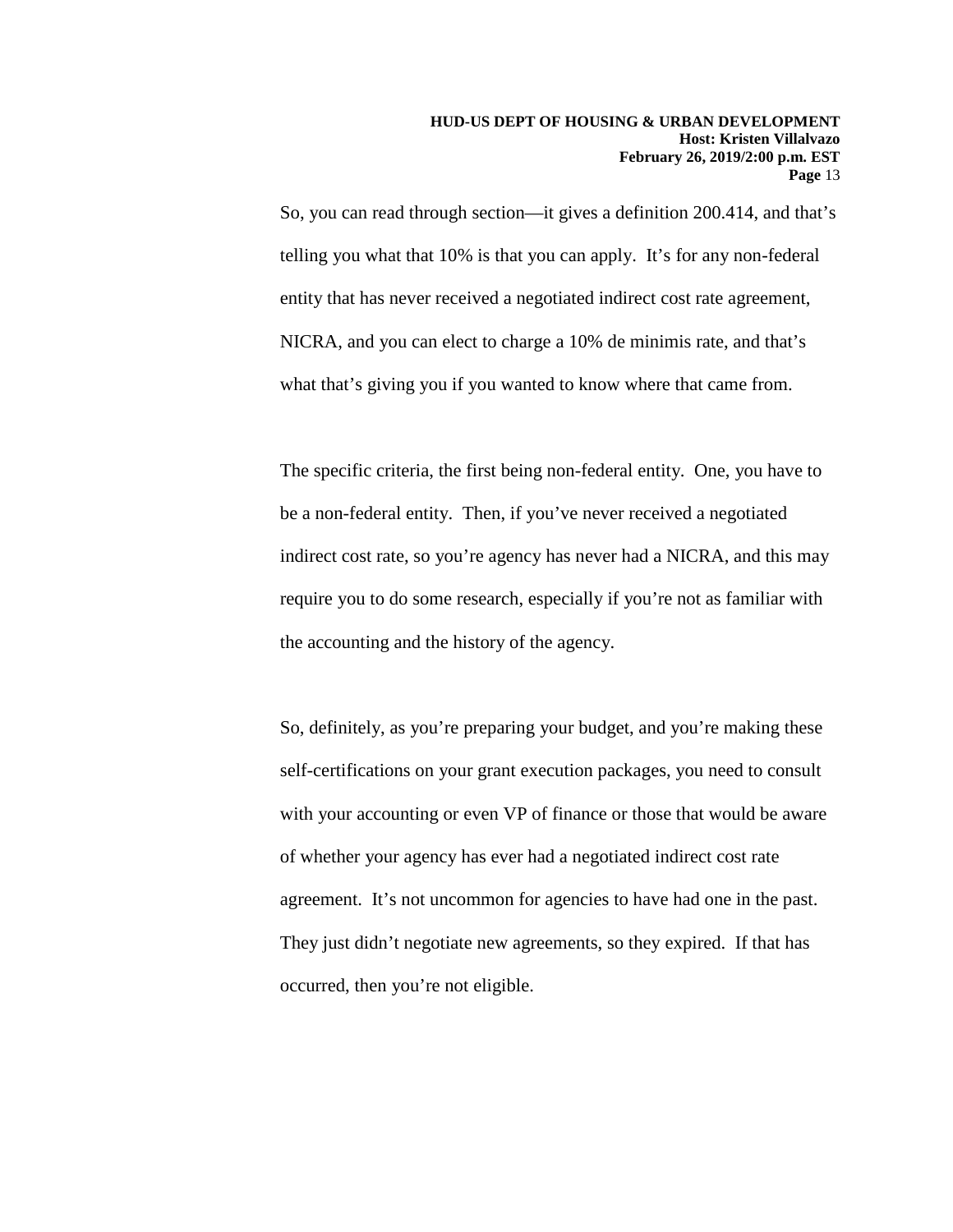So, when you're making that self-certification as a part of your grant execution package that you've met this criteria, please be sure that you can prove, if ever requested or under review, that your agency has never had a NICRA.

That rate must be used indefinitely once elected, and what that's telling you is on any federal award, once you've elected that rate, the 10% de minimis rate, you have to use it on all federal awards. Note, I'm only talking federal awards. So, let's say another grant comes out, and you've computed another rate or they allow you to use another rate just based on the terms of the grant, once you've elected to use the 10% de minimis rate, you have to consistently use it until and unless you negotiate another rate, and that would be through a negotiated indirect cost rate agreement.

The actual rate must be applied to the modified total direct cost, that MTDC. You're going to see that a lot, and we'll go over what's included and excluded from that MTDC. If it's a non-federal agency, and you've received over \$35 million in direct funding, are prevented from selecting this rate, so generally that automatically knocks out state and local and a lot of the tribal organizations because of that dollar threshold in direct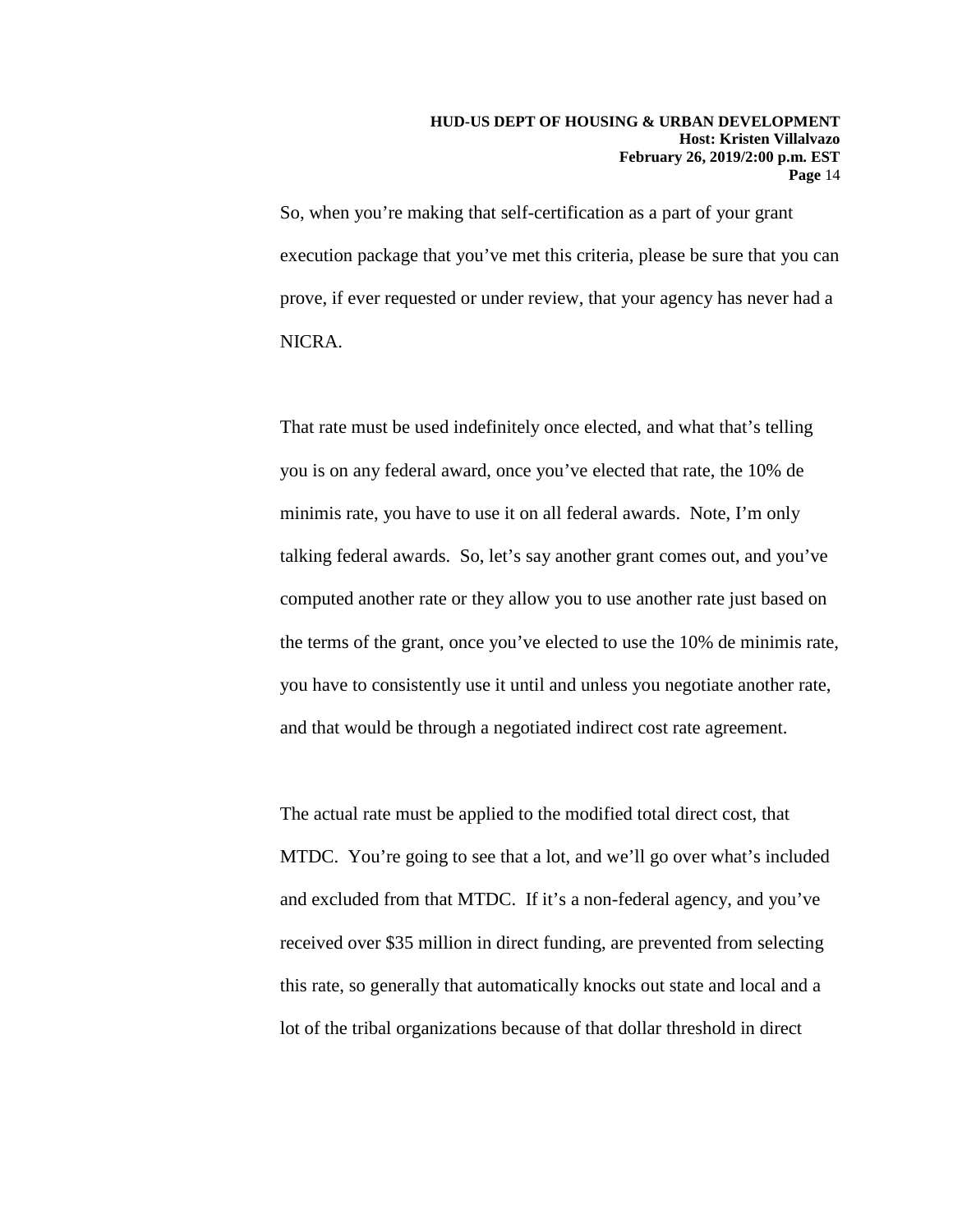funding, but if you've received more than \$35 million in direct funding from federal awards, then in fact, you're not eligible for this rate.

The last requirement is that you still have to maintain supporting documentation, not for the 10%, but for those costs that you include in the modified total direct cost, which you applied that 10% against. You have to maintain documentation on those costs. So, really for your direct costs, that doesn't change. Whatever your direct cost is, you still have to maintain the documentation because that 10% de minimis rate is being multiplied times your direct costs.

So, if your direct cost does not meet the various cost principles, does not have the required supporting documentation, then in fact, those direct costs were not allowable, and that means when you multiplied that 10% by those costs, you overstated what that amount should have been because your direct cost was wrong. So, you multiplied 10% by a number higher than what it should have been.

Now, let's take some time and talk about the modified total direct cost. If you're at all familiar with indirect rates, there are different bases. There are different components or costs that you can multiply different rates by.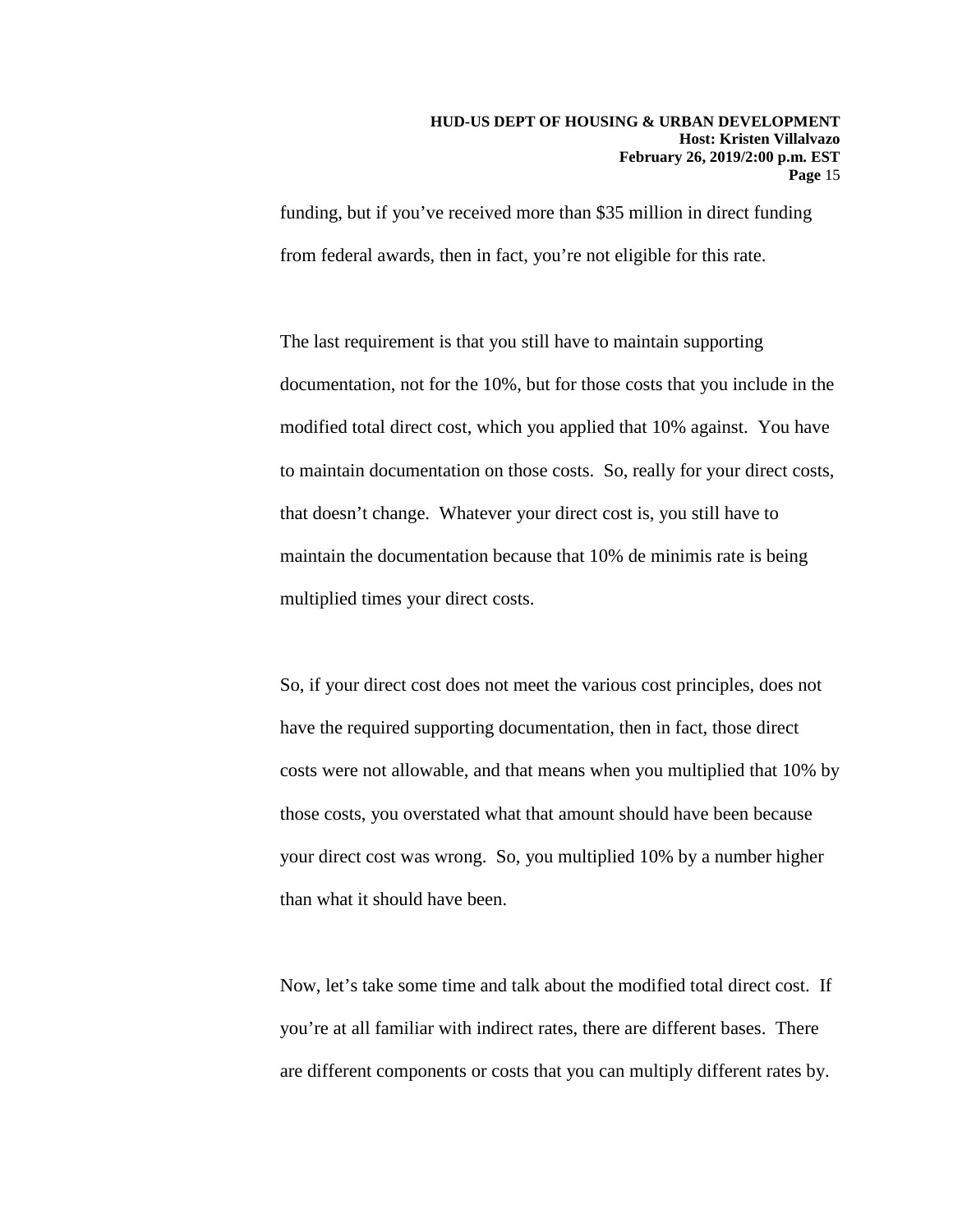If you have a negotiated indirect cost rate agreement, in your agreement, they tell you what your base is.

So, what happens is for the 10% de minimis rate, they're saying that any agency that has met the criteria and is electing this 10%, this is your basis for multiplying that 10% by, so that's what's called the modified total direct cost base. So, it's not necessarily all of your direct costs because certain direct costs will not be allowable under the MTDC. That's why it's called modified because they're modifying it to suggest a certain direct cost that if you're including them in your direct costs, when you go to compute your indirect costs by multiplying that 10%, you cannot include those costs.

Some of the costs that you can include, direct salaries and wages and applicable fringe, materials and supplies, services, travel, subawards, and subcontracts up to the first \$25,000. Now, if in fact your grant agreement though, however, indicates that certain costs aren't allowable under that grant agreement, even if they're costs that you can include in your modified total direct cost, you would not be able to include—they should not be included in your budget or even in your direct cost pool, so you should not be multiplying that 10% by, and I say that because under this it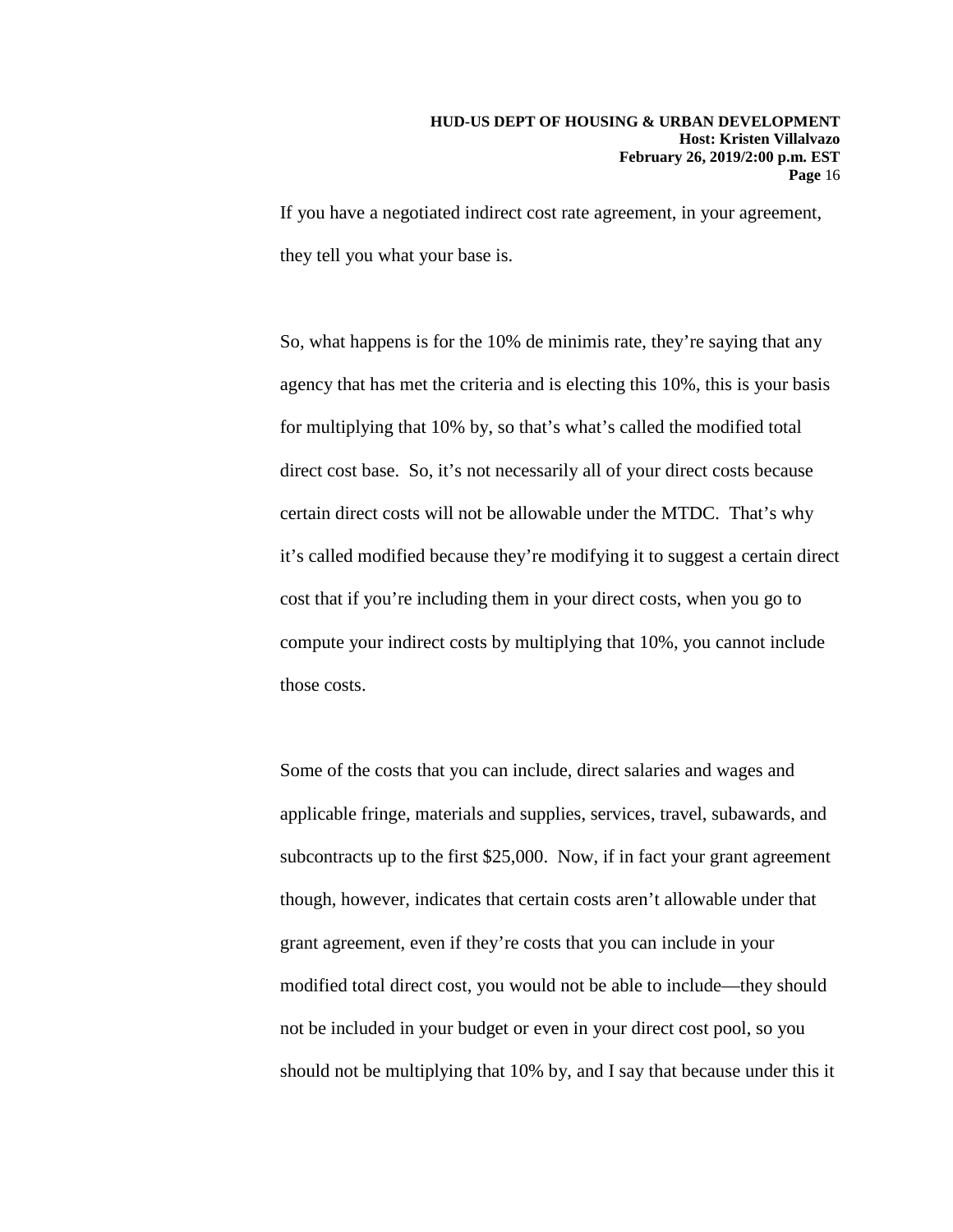gets a little confusing because under the FY 2018 grant, certain materials and supplies like office supplies, they are not—you cannot charge them under the grant as direct costs.

So, it really becomes a moot point because if you follow what the grant stipulates are costs that you can incur as direct costs, then when you go to compute your modified total direct cost, and you look at what am I including to use to compute this 10%, it would only include the costs that—you would then only have to look at those costs to determine what should be included for the modified total direct costs.

So, once again, just from the whole definition of direct costs, all of those costs to be direct and just in and of itself, must be identified specifically to a particular award or program. That's a no-brainer when you're doing budgets for your CHC grant because for direct costs you're only including those direct costs associated with performing the grant. So, those costs would be—I always say an easy test is to say would these costs disappear if I didn't have this grant. In many cases, it's just that easy to determine if they can be included as direct costs.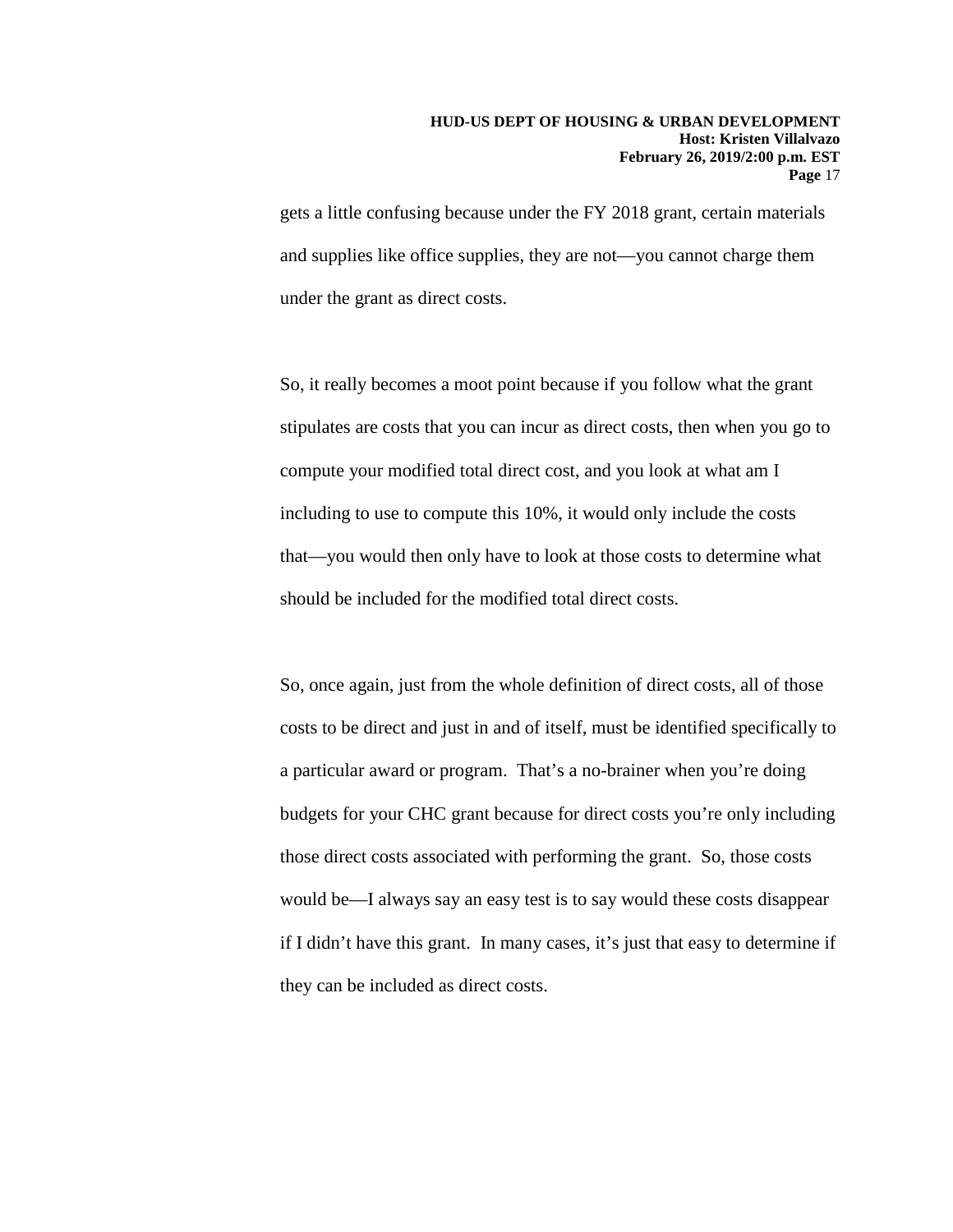Now, another big factor though for FY 2018 is whether those costs are associated with eligible activities, which is the emphasis, more performance-related, wanting to make sure that the limited dollars that are available for housing counseling are really going toward counseling activities, so that's part of why the transition to more eligible activity costs versus just allowable costs because OHC wants to make sure that these limited resources, the majority of the costs associated through these grant awards are being used to perform actual housing counseling activities. So, that's that part. That's part of the emphasis.

On other costs, we said direct salaries and wages, and then of course, direct administrative and clerical salaries. This has been out here for a while since the Uniform Guidance. If you can justify that certain salaries, although they may not be exactly housing counselors, but it may be more administrative, maybe the executive director, they have to review a certain amount of files, or they participate in housing counseling, or they perform direct services related to the actual grant, and although they're not performing the housing counseling, their activities, their administrative or clerical activities are directly a part of the program, they're integral to a part of the program, and you can identify specific individuals performing them, under the Uniform Guidance, they allowed you to charge them as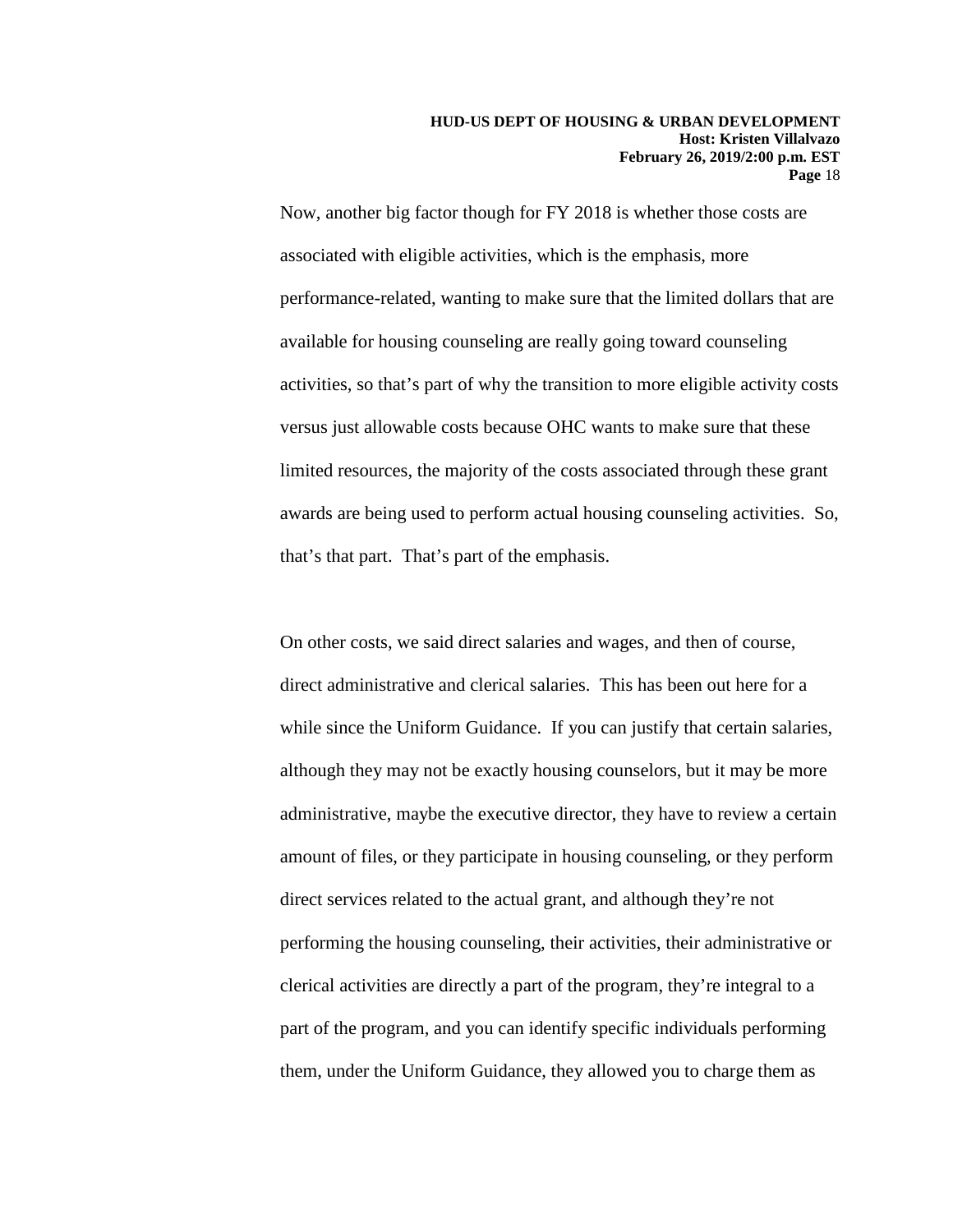direct. When you're computing your indirect costs using the 10% de minimis rate, they allow you to include those same costs in your modified total direct costs.

Applicable fringe, which is self-explanatory, you know, it includes all of your fringe benefit costs that you include in your budget.

Other costs to keep in mind, service contracts and consultant fees. You can include them in the MTDC. If you remember, if you recall for FY '18, in every CHC grant there's always a ceiling for consultant fees. They always give you an annual and then an hourly rate, so although in the MTDC you can include these fees, it is subject to whatever the ceiling or rates are under the HUD award. So, if it exceeds that amount, then you can't include that. You're not supposed to include them anywhere.

Materials and supplies defined as tangible property items. Note, this is one area that, as I said, it is allowable, or you can include it in your modified total direct cost rate, however, for the FY 2018 grant, and you'll see that in red below, HUD is not allowing these costs for supplies.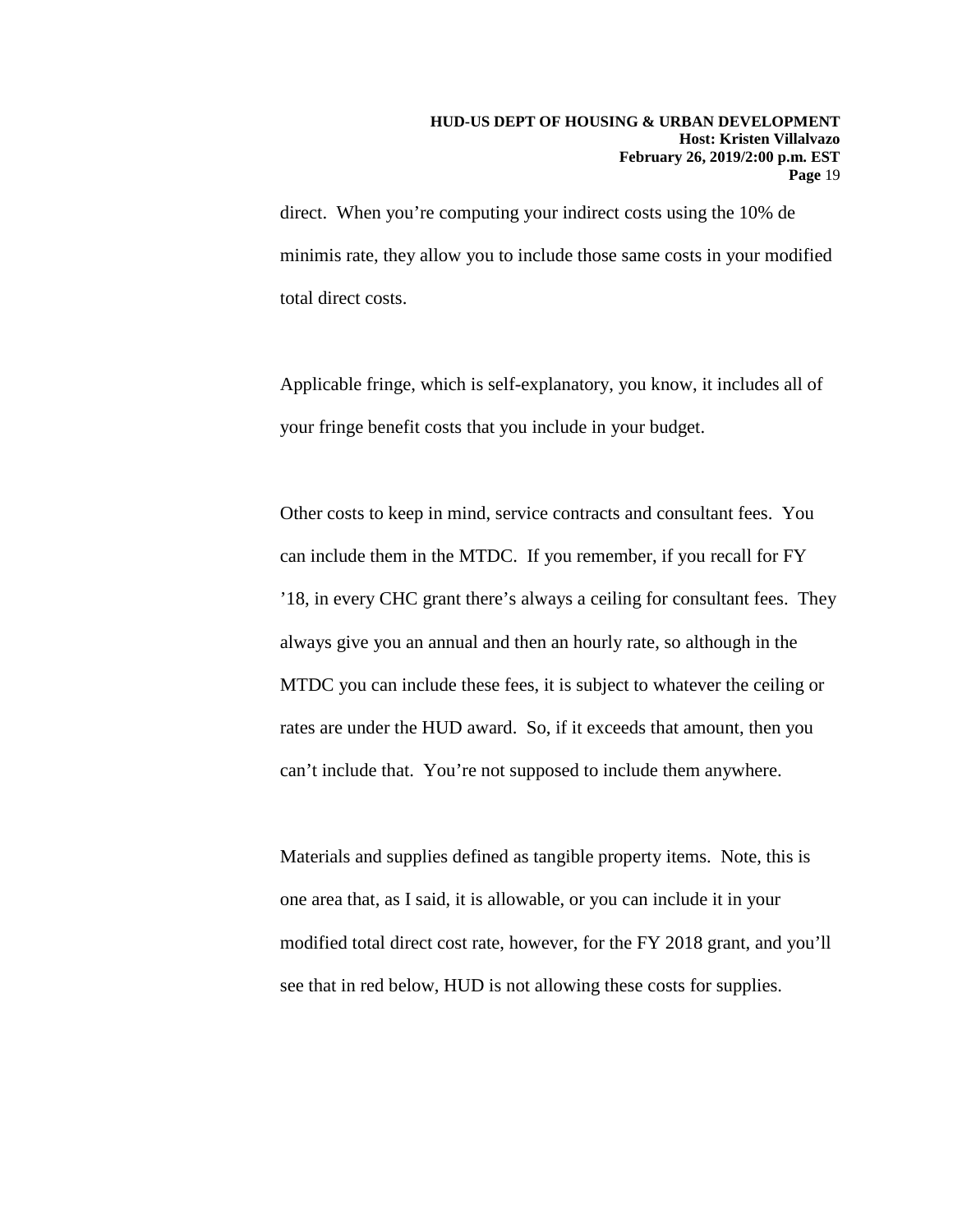So, if you follow the grant and the eligible activities and what's allowable, then these things you would not include in your direct costs in the first place, so you wouldn't have to worry about remembering to exclude them because the grant doesn't allow them.

Travel costs, any travel costs of course, and they should still be reasonable and necessary and consistent with the federal travel rates, and your governing principles as it relates to travel and reimbursement.

Then, subawards and subcontracts, and it's cost for the first \$25,000 of each of the awards. So, if you have multiple awards, for each award individually, you look at it to determine if it's \$25,000 or less. If it's \$25,000 or less, you can include the whole amount in the MTDC, but if it's more than \$25,000, you have to exclude that amount above \$25,000 from when you compute the indirect costs.

It doesn't mean you can't charge it to the grant. It doesn't mean that the subgrantee can't receive that award. It just means when you go to determine what you can multiply that 10% de minimis rate by, you have to exclude the amount over \$25,000, and that's an example. We go over that a couple of times.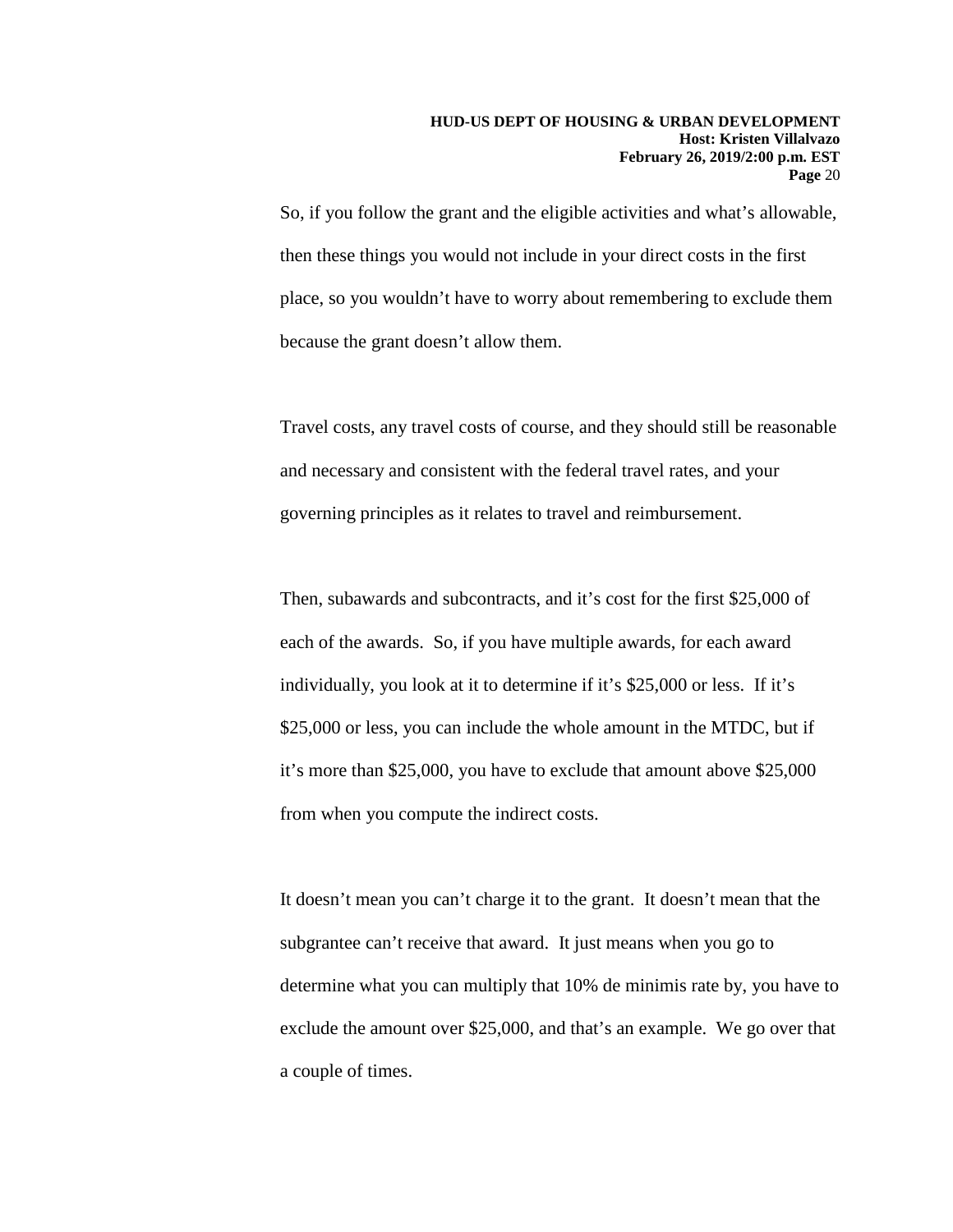On equipment and capital expenditures, these really shouldn't come up as well because your grant doesn't allow you to charge them as direct costs, so just when you're looking at what I can include in direct costs on the grant, these should never hit, so you don't have to worry about the allowability, but these two items are also excluded, and they're excluded from the MTDC as well. So, the grant doesn't allow them, and you cannot include them in the MTDC as well. That's equipment and capital expenditures.

Also included, as I said, is any portion of a subaward or subgrant that exceeds that \$25,000. That doesn't mean you cannot award a subaward more than \$25,000; it just means that if you're using a 10% de minimis rate, and you go to do the computation, you have to exclude that amount over \$25,000 for each of the awards.

Other costs, your rent, I mean scholarships and fellowships, not so much an issue here, and participant costs. So, these are other costs that would be excluded, but once again, especially rent, that's no longer an allowable direct cost under your CHC grant, so it should not be included in the direct cost pool anyway, so you don't have to worry about backing it out.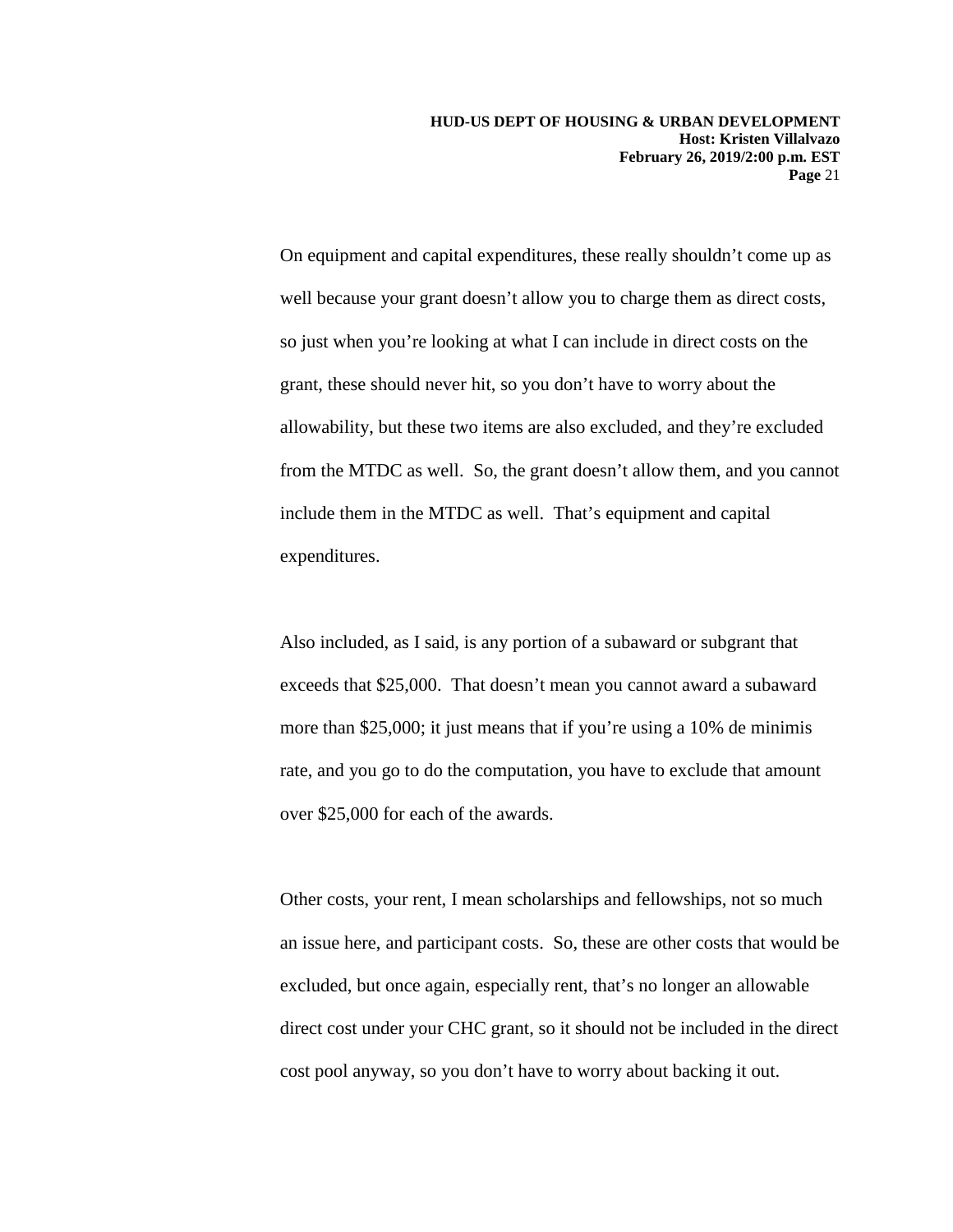When you're coming up with your direct costs, you're still subject what we call specifically unidentified unallowable costs in the Uniform Guidance, and here we kind of give you references to the sections in the Uniform Guidance and those costs that are specifically unallowed. Not that we see a lot of this, but understand that on any federal award, these costs should not be included.

One of the areas, because the HUD grant, the CHC grant allows you all to include certain marketing and outreach costs, sometimes there's confusion about this particular section 200.467, selling and marketing costs, and it should note except direct costs, and that's where HUD and its grant is allowing you to incur costs as direct that could appear to be unallowable, but this grant allows it, so under your grant agreement that's your basis to being able to deduct expenses related to marketing and outreach, which always will be considered an eligible activity.

So, I talked a lot about this whole eligible activity versus ineligible, and one of the things that we made sure that we communicated with and consulted with HUD OHC, especially on the NOFA team who was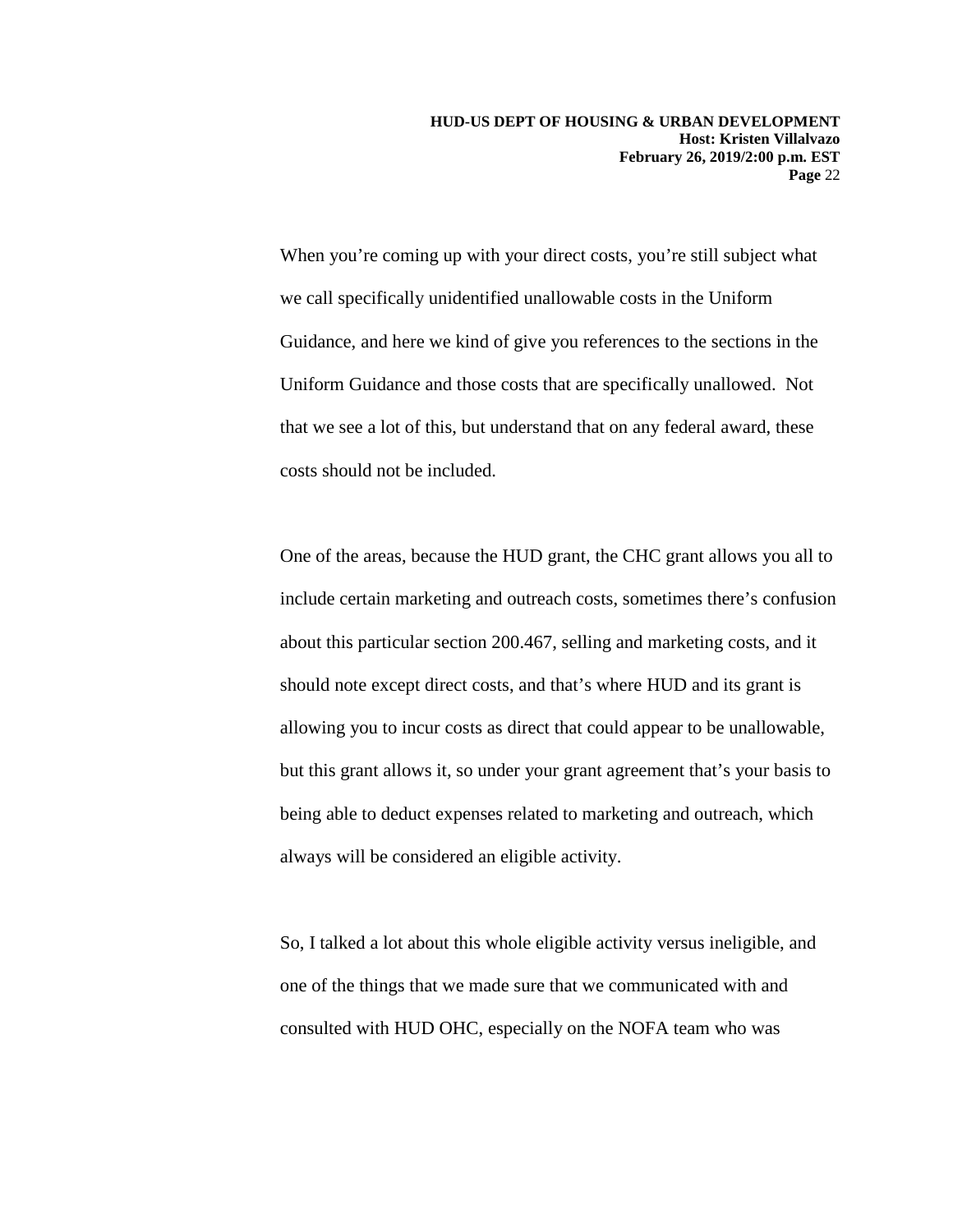integral in determining which costs and what they meant by eligible activities and eligible costs.

These are some of the costs that are not eligible, not, not, not eligible for reimbursement under the FY '18 grant. So, what that means is they should not be included in your direct costs in your budgets at all. They should not be included at all on your budget.

Salaries and fringe for time not spent performing eligible activities, so these are your eligible activities in parenthesis: client education, oversight, compliance. What this is saying, I know in the past sometimes fringe benefits were included as deductions for non—I'm going to say non-direct services, and that was because you weren't taking out 100% of your fringe and/or you weren't including 100% of the salaries. So, this is suggesting that it's only for salaries and fringe for time spent doing eligible activities.

So, if the time that you're attempting to charge and the salaries you're attempting to charge in the budget to this grant do not fall in one of these categories, then I would suggest that it may be ineligible. So, understand all of these client education, oversight, compliance, quality control,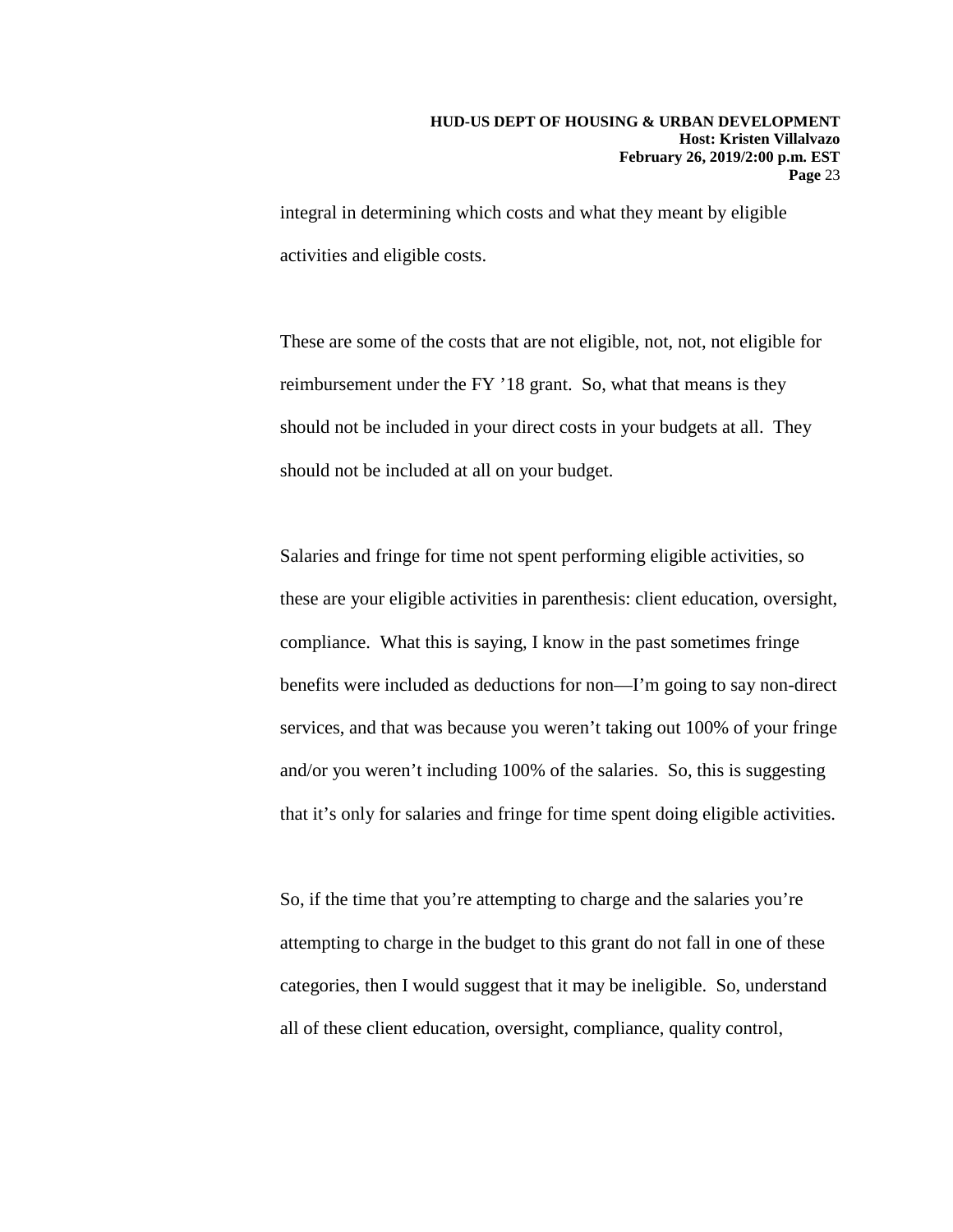supervision of housing counseling, housing counseling, housing counseling training, or marketing and outreach, counselor certification.

So, those are the eligible activities, so understand that any expense or cost that you're incurring, and you're charging as direct for this grant, they should somehow be associated when performing those activities.

Fringe without corresponding salary costs, this actually has happened in the past because, as I said, due to the dollar amounts of the grants, some agencies will say you really can't reimburse us 100% for the housing counseling, so at least can you give us the fringe benefits for those housing counselors that we are subsidizing through either leveraged funds or maybe unrestricted funds that we have that is just enough funding under the HUD grant to cover. We would allow fringe without corresponding salaries. That's no longer allowed. So, now you have to have a salary, and then the fringe should be associated directly with the salary.

These unspecified administrative costs that are not related to the performance of eligible activities, I know that for some intermediaries, you can charge administrative costs, and it specifically requires you to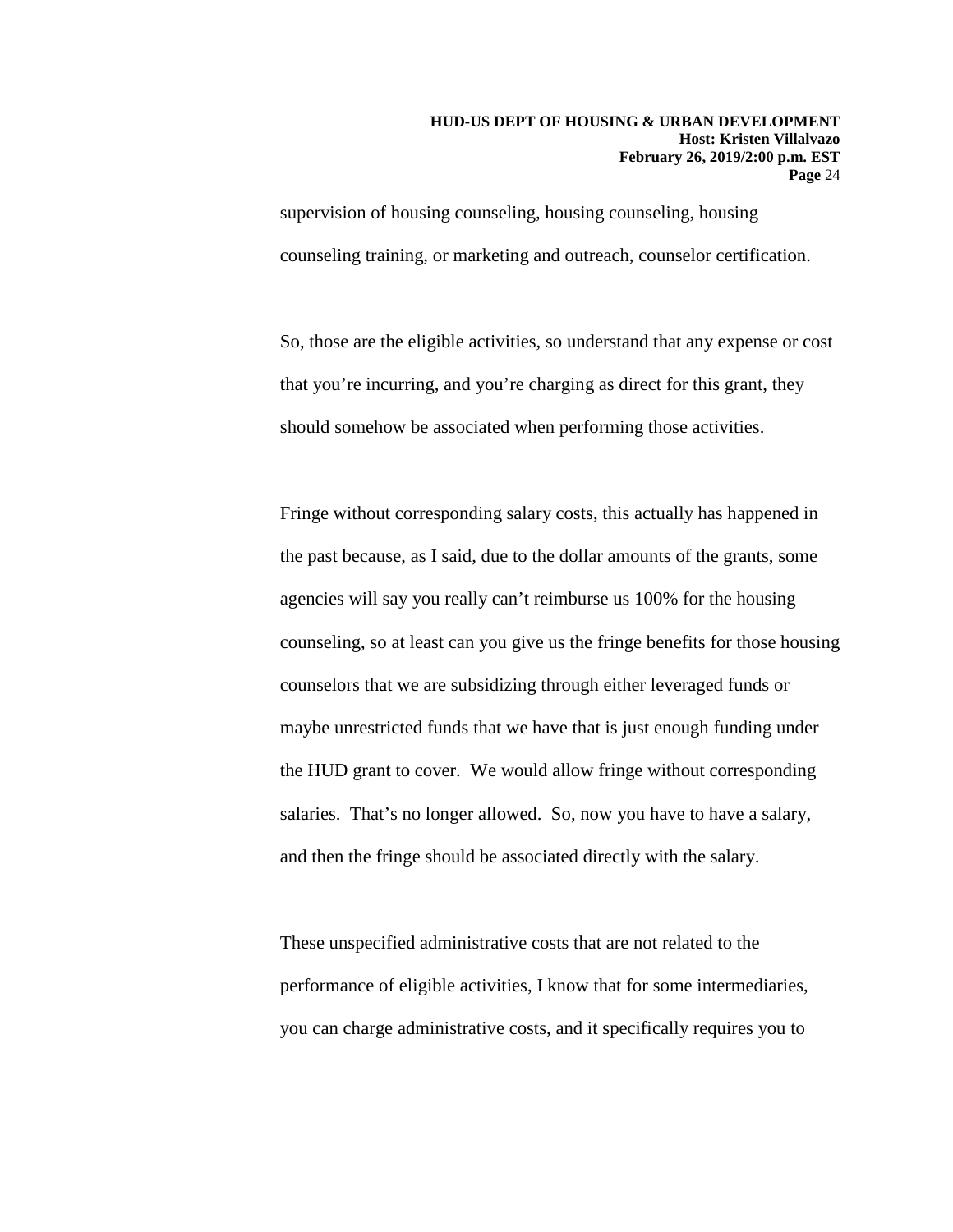detail what those administrative costs are, so unspecified being the key term here.

So, you just need to make sure that—that really hasn't changed. It's just specifying, listing, detailing what you're considering administrative costs and that those costs one, fall within these eligible activities. If not, then those costs could be questioned, and they could be not allowable under this particular grant.

Travel not related to eligible activities, and then those other costs that we talked about that really have to relate to facilities. Rent, utilities, phone, internet, postage, all of those things if you remember on the earlier depiction under facilities, those are the costs that are inherently indirect, so basically what CHC is saying now is that you cannot charge them as direct costs.

You will capture some of those costs if you use your 10% or if you use your NICRA and those things, and we welcome that, but we want to really make sure that direct costs that you're capturing are, once again, emphasis on performing housing counseling and providing those services. Then, supplies, technology, and equipment, those things aren't eligible.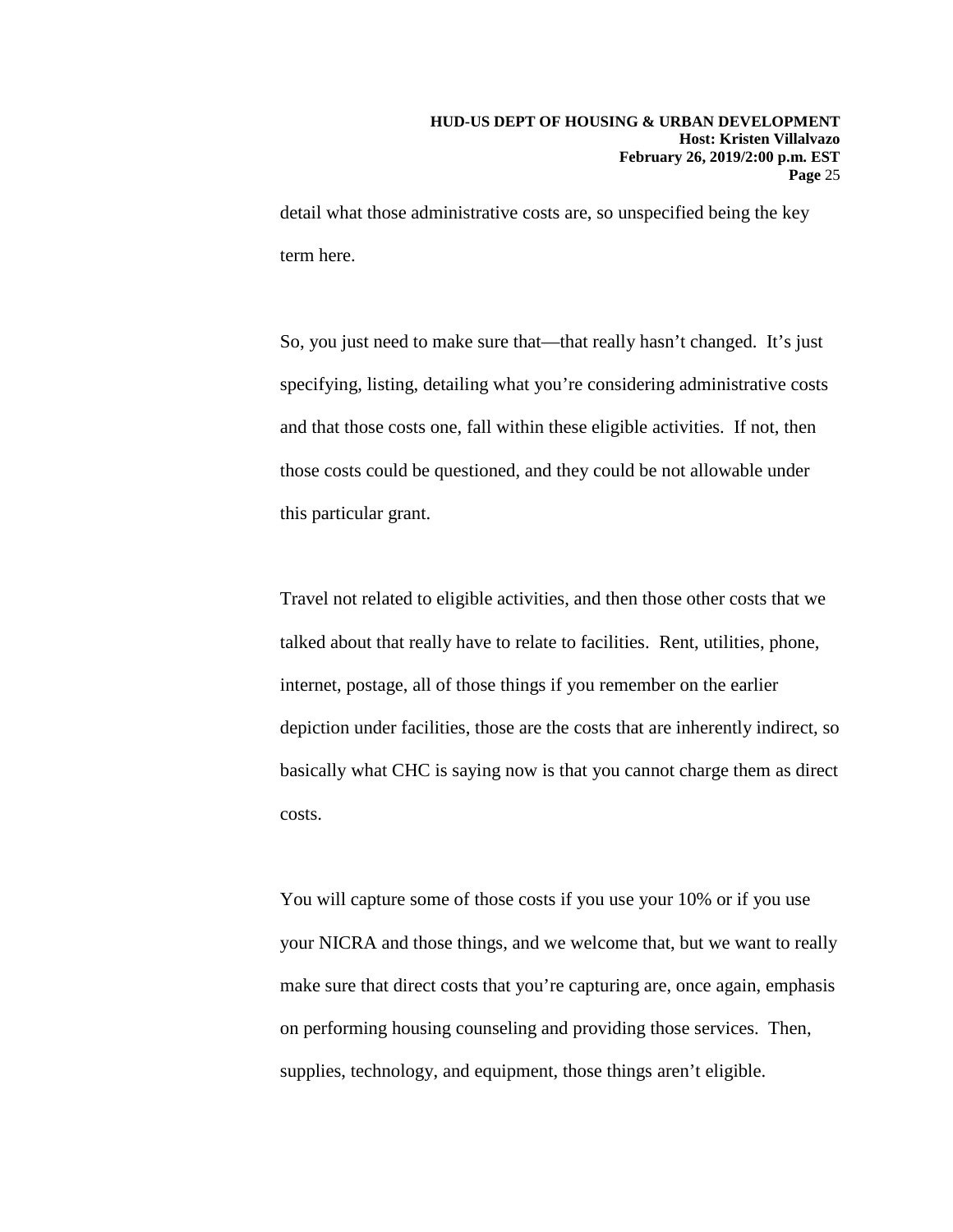What we tried to do, and this is another training that we did when we go over the budget, and I just want to say that when you think of any cost that you're going to charge to the grant, really think about the eligible activity. If you can justify how a cost is a direct cost associated with performing that grant, and it falls within one of the eligible activities, I don't believe you'll have a hard time getting that cost approved.

The challenge becomes if you're identifying costs, one, these costs that are expressly not allowed as direct, you can't charge them as direct. Hopefully, you're recapturing those costs when you implement or charge your indirect costs, but think about how any cost that you're charging is directly associated with these eligible activities.

So, applying the 10% rate, we're going to go over some examples, some various grant awards, and then we're going to go from how your budget looks, your direct cost, which is the first thing you do when you're determining your budget. You go through, and you identify your direct costs. Remember, this is for the term of the grant, the period of performance of the grant, so what happens is, and I'm just going to bring that up again here, each quarter when you go to do your reimbursement,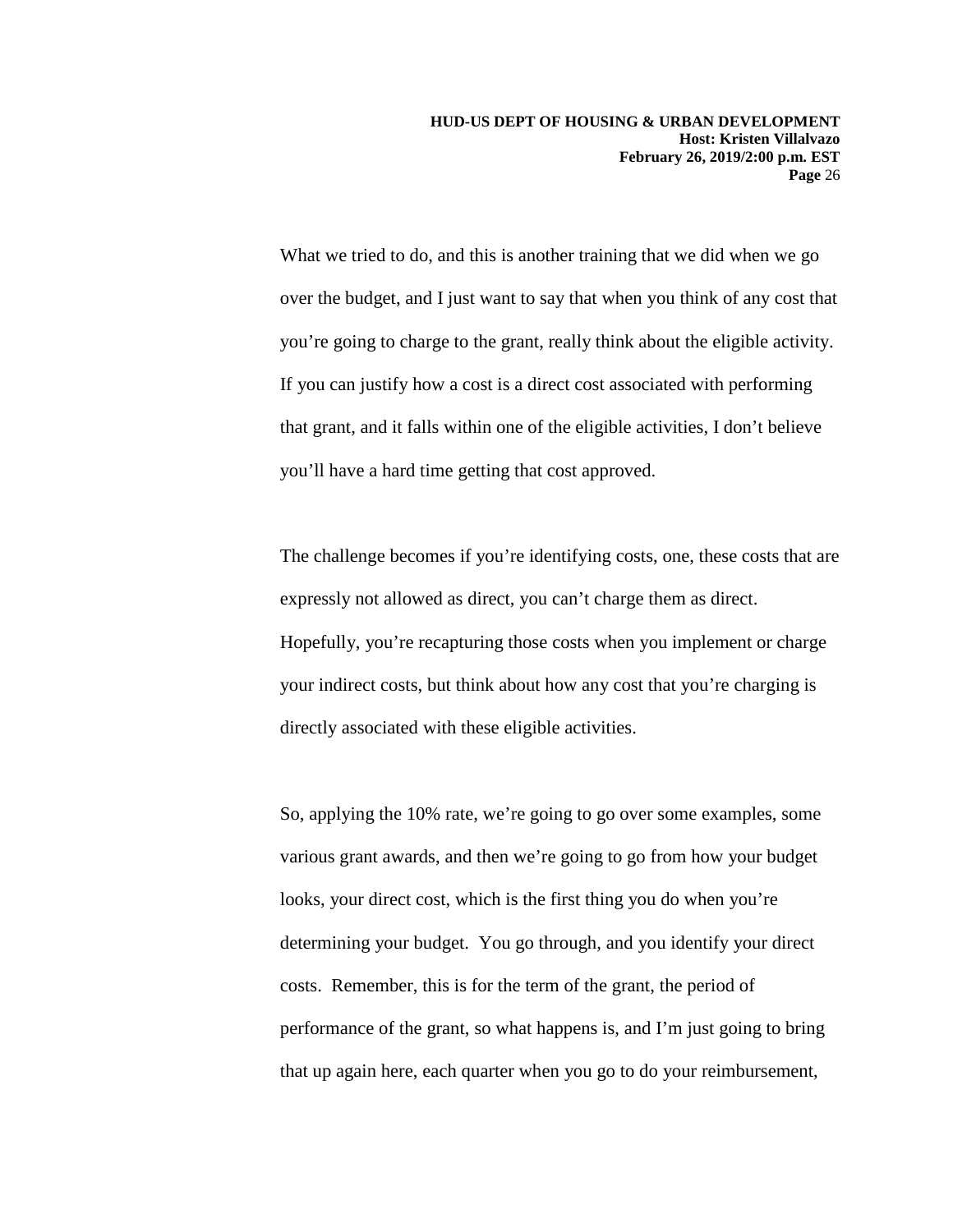you're requesting a certain amount of these direct costs that are on your annual budget, so then you have to apply the same method of computation to determine then 10% of those costs that you can charge on this.

So, I've seen where agencies have tried to just take the total what they computed to be the indirect cost for the year in the budget and just divide it by four and say oh, I'll charge equal amounts over my four quarters. You can't do it that way. Or, I'm going to take it all in this quarter for the indirect costs, and then the rest of it—I'm just going to take it all up front. You can't do that. You have to actually compute that indirect cost amount each quarter based on the direct cost that you are requesting reimbursement for.

What the budget is really telling you is what should be the maximum amount, just like with any line item, what will be the maximum amount of indirect cost that you'll be charging throughout the grant, assuming you don't do any budget modifications, or assuming the direct costs that you've included on the budget are the costs that you charge. So, keep that in mind.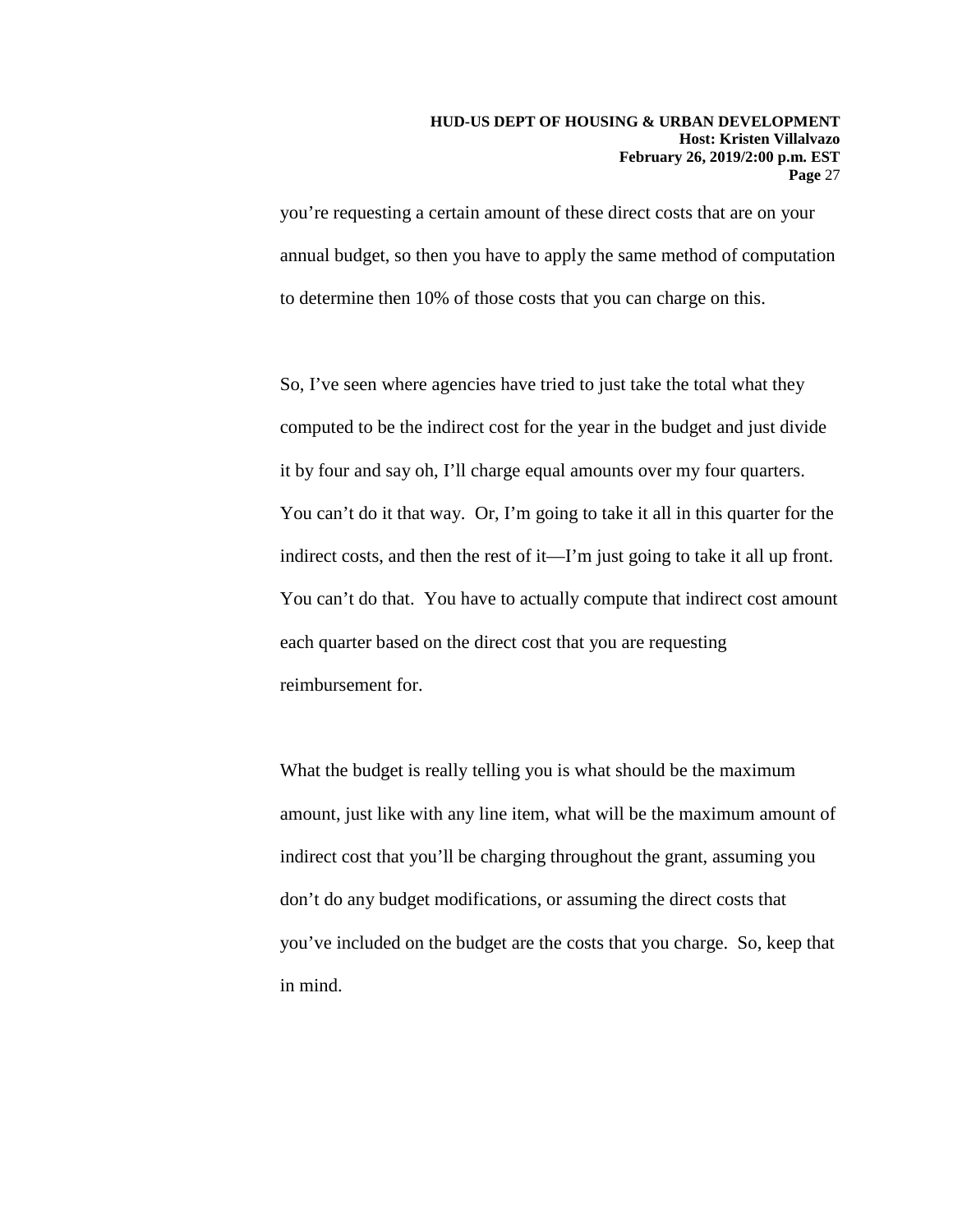Starting with this example, we have a \$305,000 grant award, and the first thing that's done is we looked at what the direct costs were. So, we have some salaries for admin, for some counselors, some fringe benefits, travel, training, marketing outreach, and then these various subgrantee awards. We have three subgrantees that we're awarding to.

So, these are all of our direct costs, but unfortunately, some of these items on this budget, we have to exclude when we go to compute our 10% for what we're going to charge as indirect. So, we take you through that example.

Step one, we have to find out what's our really modified total direct cost. Are there any costs in that budget that have to be excluded? So, based on that budget, the sub-portion of subcontracts in excess of \$25,000, remember you had exclude anything over \$25,000.

So, we had three grantees, two of which had the \$25,000, but one of them they had an amount excluded up to \$50,000, so we have to exclude \$50,000. Remember, each one of them had \$25,000. That was the MTDC amount eligible. What we had to exclude was the amount over \$25,000,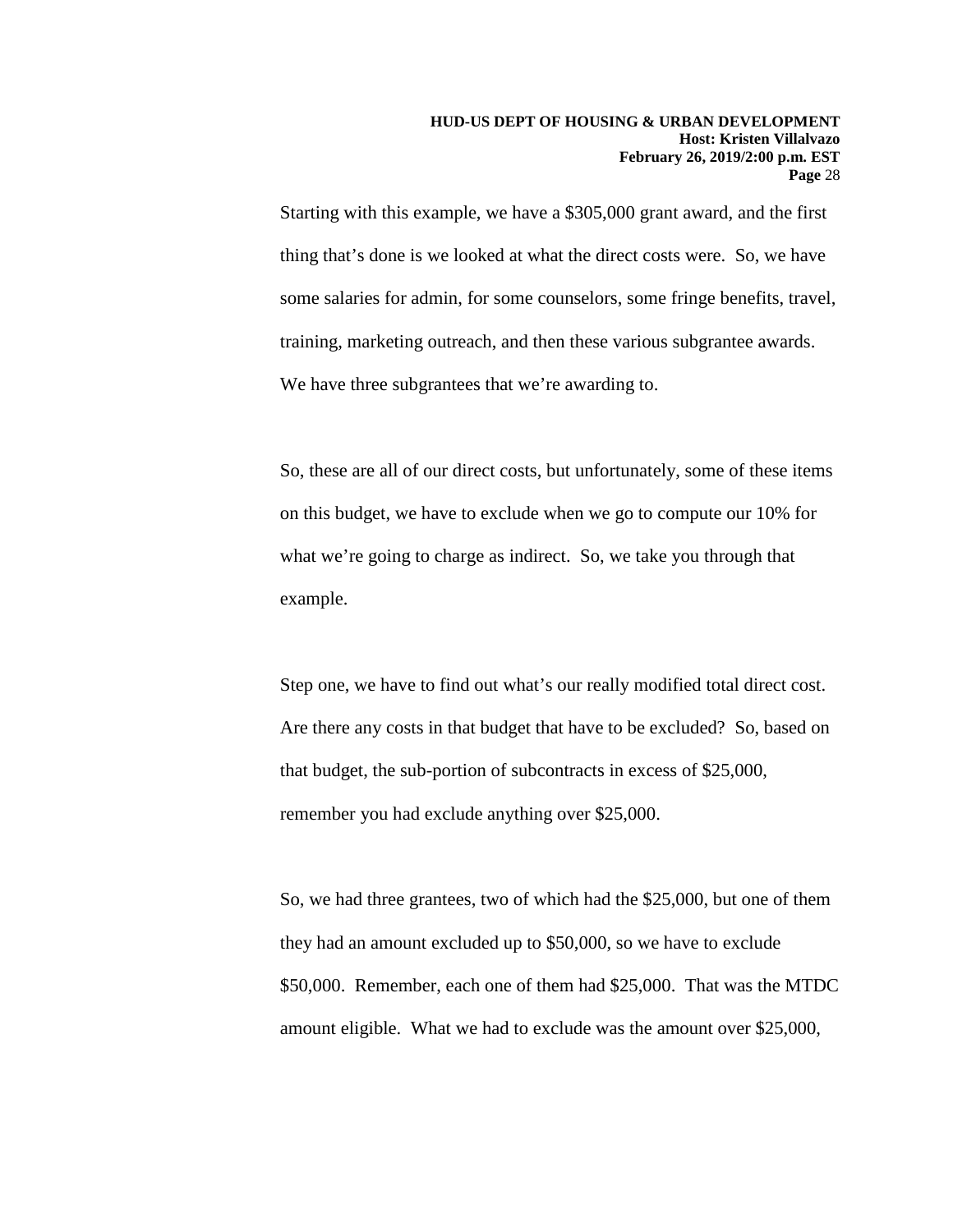and it's only one that had it over \$25,000, this \$50,000 one. So, we know we have to exclude that.

Then, marketing and outreach, that is allowable under your grant as a direct cost, however, it is not allowable as an MTDC. That was not one of the allowable expenses that were mentioned for modified total direct cost.

So, when we go back to this budget, it's now time for us to finish our budget. We have our direct costs. Now, we have to figure out our indirect. We're going to exclude the marketing, and then we're going to exclude \$50,000, which was the amount above \$25,000 for that one particular grant. So, although our direct costs are going to stay at \$285,000, when we go to multiply this 10%, we have to exclude \$70,000.

So, what happens is we're going to multiply the 10% by the \$215,000, which we computed here as our MTDC, not by the \$285,000, so now when we're going to indirect costs, we're going to multiply it by our modified total direct cost base, which is \$21,500.

When we go back now because our grant award is \$305,000, so although once we got our direct cost to \$285,000, and we computed that we can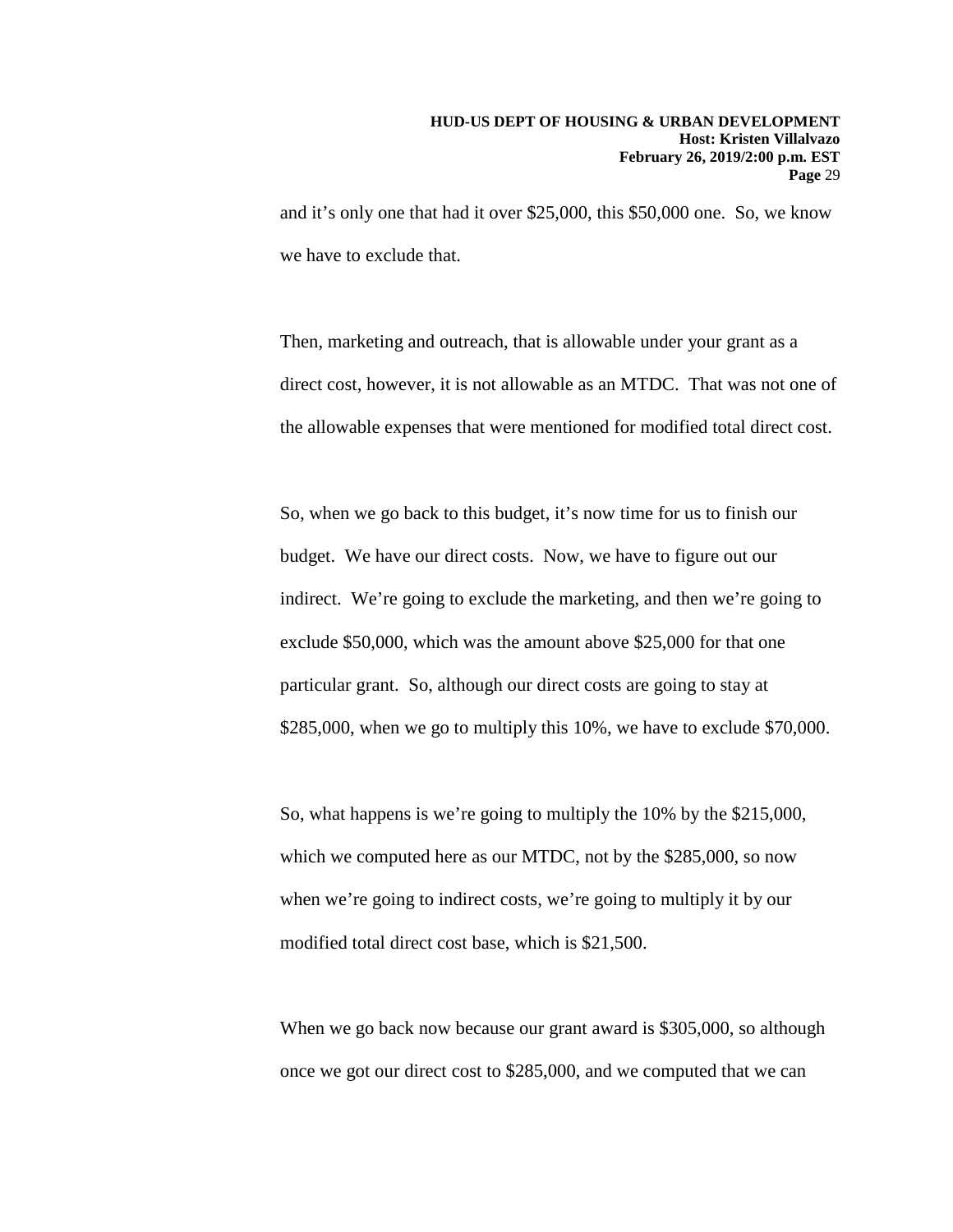charge up to \$21,500, you cannot charge more than the grant award amount. So, your indirect cost, or you electing to charge indirect cost doesn't mean you get more money over what your award is. It has to fit in within the grant award amount.

So, what this—and, a lot of times you all are going to do it—this become almost a plug, but what happens is you have to make sure that it does exceed what the correct modified total direct cost basis is which we had to compute, and that's \$21,500. So, to stay within budget, of this \$21,500 that was allowed, we could only take \$20,000, and then we got to our budget amount. Then, of course, our budget equaled. We were awarded \$305,000. We now show in the budget.

Notice, we're still taking all of the direct costs, so even though we excluded that \$70,000, that was only to make sure we didn't charge too much here, but all of those we're still awarding a \$75,000 subgrant. We're still charging \$20,000, so each quarter, when you go to the actuals for what you're requesting reimbursement for in a given quarter, you're going to look at what you're charging each line item. You're going to— I'm going to go back a couple slides—you're going to do the same thing. So, these will be the costs I'm about to incur for this quarter. Of these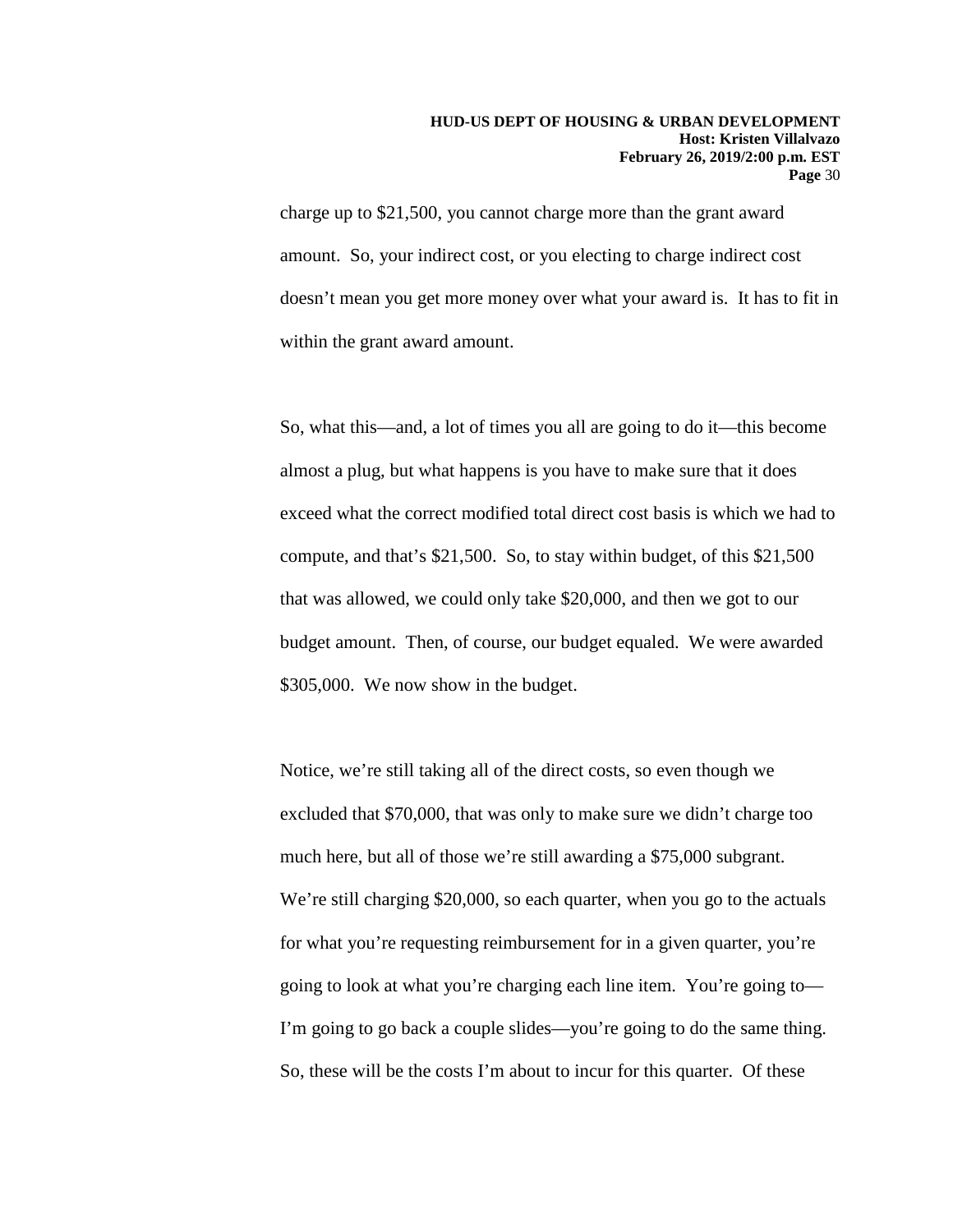costs, should I exclude any of them before I'm computing my indirect costs? Then, I'm going to take that amount, and I'm going to multiply it by 10%, and that's going to be the amount that I'm going to charge for that quarter.

Then, once I get to my last quarter, if I'm in a situation where my actual indirect costs that I can charge exceed what would keep me within budget, I'm going to make that adjustment on my last quarterly report. We do plan to do a training just on how to do this on a quarterly basis based on feedback we're getting as agencies are starting to submit their requests for reimbursement for the FY '18 grant, and we're seeing questions on how do I then recapture or request reimbursement for my indirect costs on a quarterly basis.

Another scenario, we have a \$1 million grant. These are our expenses. We've identified what our direct costs are. When we look at those direct costs, we have to figure out because now we want to apply that 10%. We have to figure out what's excluded.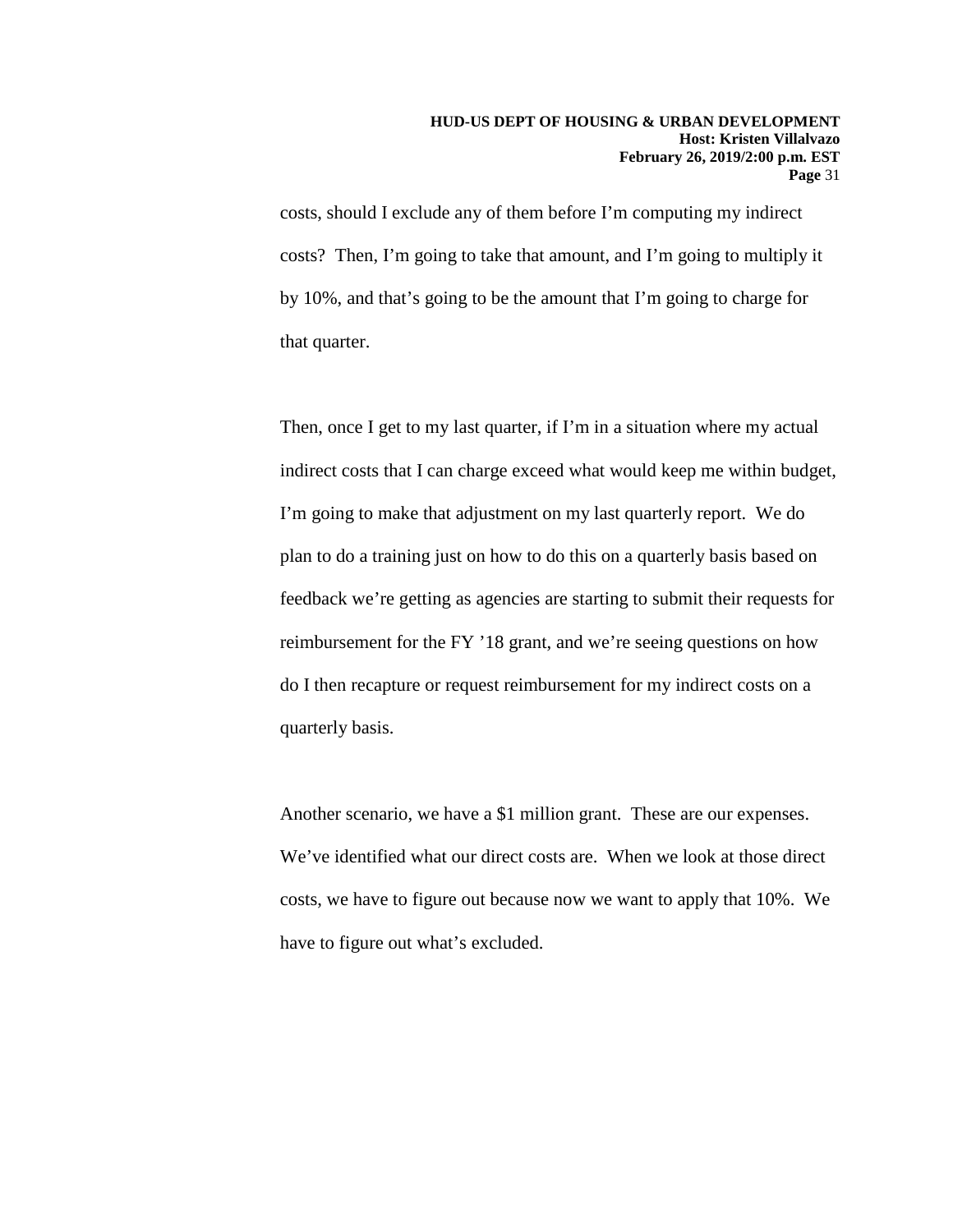So, audits, assuming an approved billing methodology allowable in the grant, but they're not for the MTDC. MTDC does not allow you to charge grant audits. One subaward for \$65,000, and I'll just show you—let me go back up. So, that's this line item. For each of these, if you have the materials, we have the explanations on the next slide. Then, with the subawards, we have one that was \$65,000, so we had to exclude the amount of \$25,000, so that's \$40,000 we're excluding.

The [indiscernible] which are allowable under the grant, they're not allowable under the MTDC, so we'll have to exclude those. Marketing and outreach, once again they are allowable. You can get reimbursed as a direct, but they can't be included in the reimbursement for your indirect costs, so we have to exclude them. Then, the consultant fees, the amounts over the \$126,659 has to be excluded.

So, when we do that just to break down, just to give you some summaries, that subaward amount we excluded the amount of \$25,000. Consultant fees, we excluded that as well. So, when we looked at it from a budgetary—oftentimes, I think this is the best way to look—we're fine with direct salaries. All the direct salaries included in the direct cost are also being included in the computation of MTDC.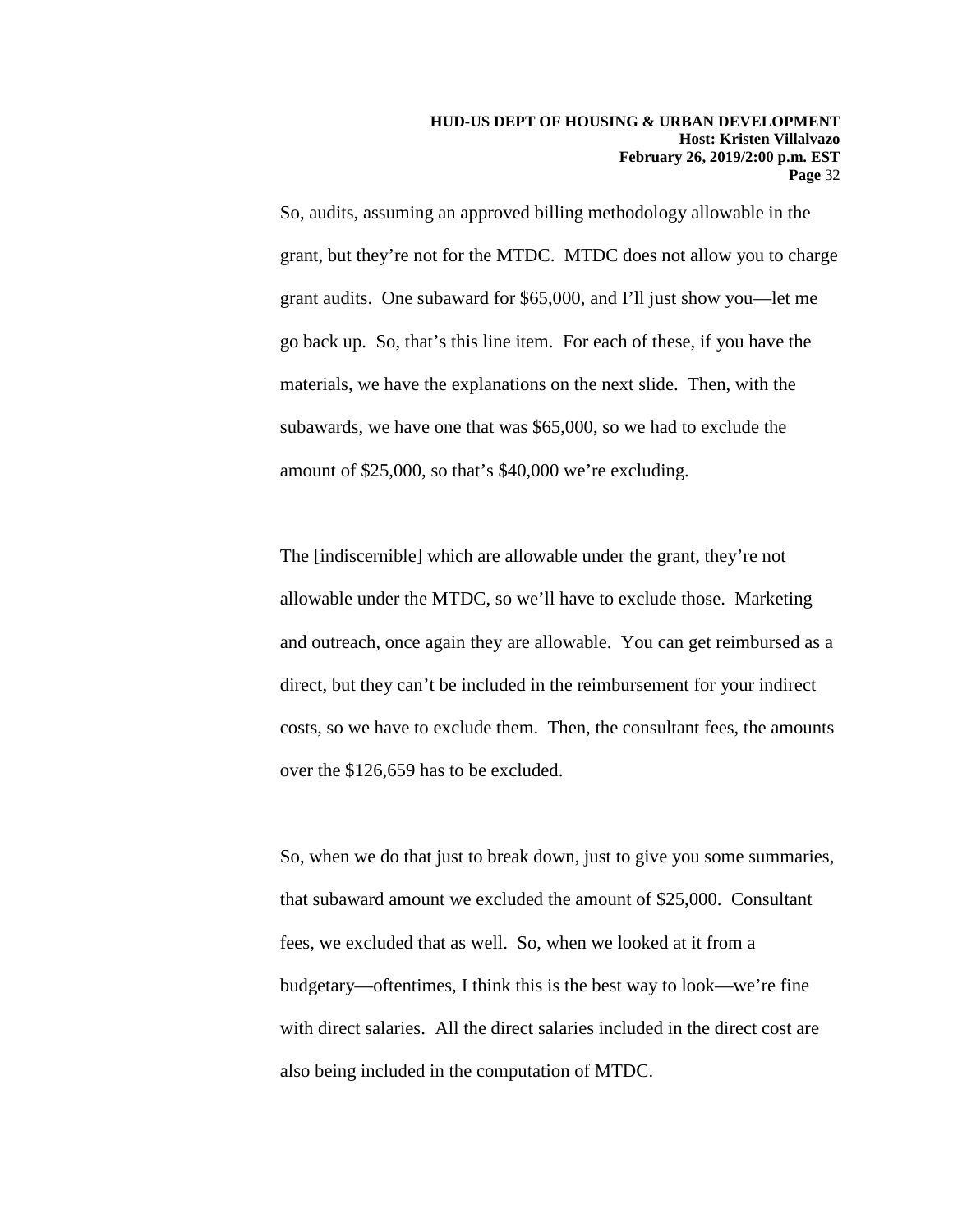Fringe benefits, the travel, we're assuming it's associated with eligible activities. The training, assuming it's associated with eligible activities. Remember, the audits we had to exclude this total amount because audits, although allowable under the CHC, are not allowable under the MDTC. That subaward that exceeds the amount of \$25,000 we only can allow up to the first \$25,000. CMS fees, allowable under CHC, but not under MDTC. Same with marketing and outreach, and then we excluded the amount over the annual consultant.

So, although we have \$945,000 as direct costs, our modified direct cost is \$689,659, and that's what we multiple the 10% by to get—I'm going to use the terminology—the eligible amount for indirect costs. So, this is the maximum amount for indirect costs that you could charge. If that amount will put you over budget, then you have to decrement it to the amount that keeps you within your budget. That's how you compute it.

Then, in this example—I'm just giving you different examples because you all have different scenarios, this is an award amount of \$850,000. Once again, direct salaries, fringe travel, the subawards, the training, credit reports, and annual consultant fees. So, the subawards, hopefully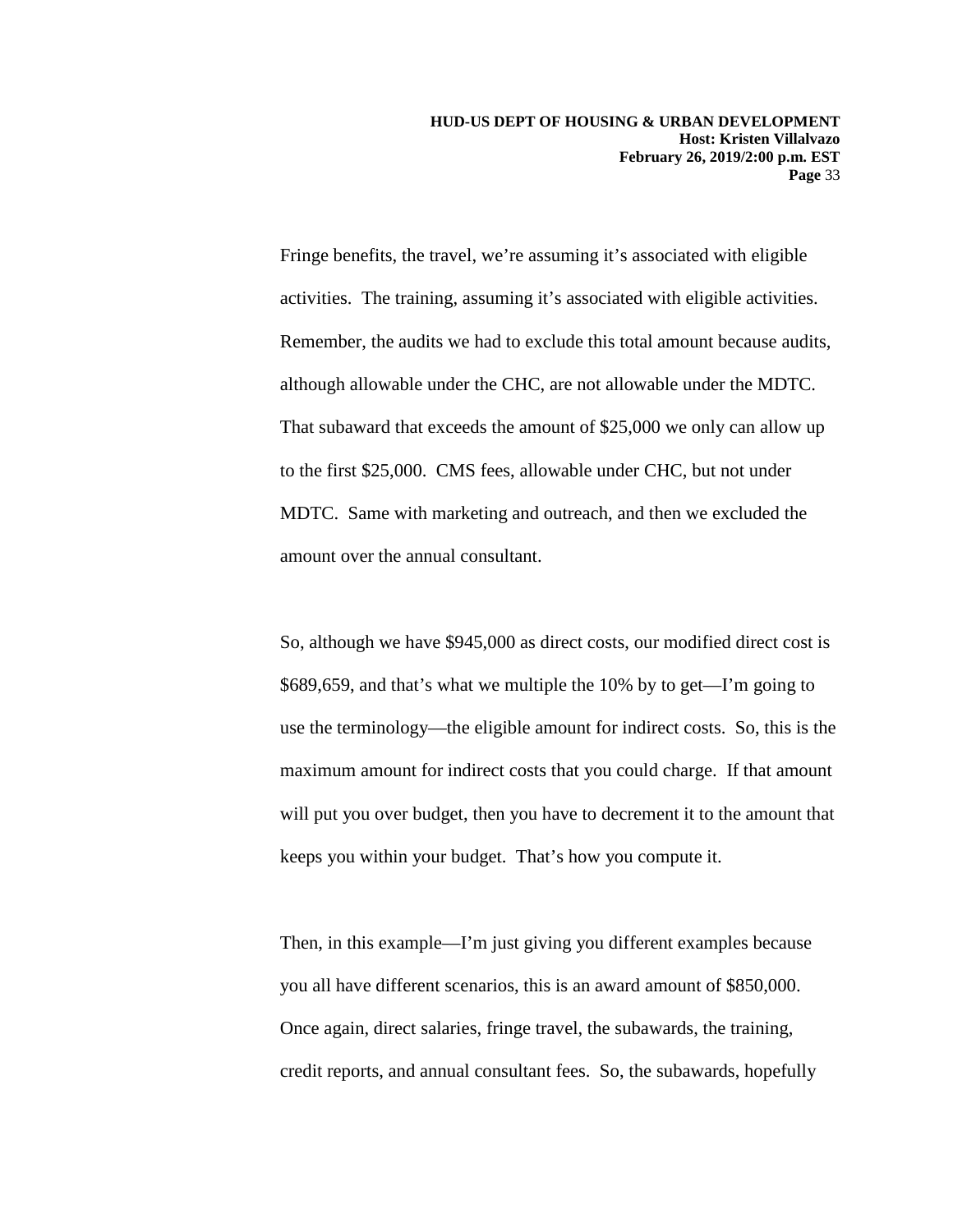we've beat this one down so you get it. You can only include the first \$25,000. Anything above the \$25,000 is excluded.

Credit reports, allowable under CHC, not eligible under MTDC. The consultant fee scenario we've already discussed the amount over. So, though you have total direct costs of \$805,000, you have to exclude these amounts, so your modified total direct cost becomes \$731,659. This is showing us, once again, from a budgetary table showing you that same exact information.

Then, what happens is had you multiplied that 10% by the wrong amount, you can see that you would have been overstating your maximum indirect cost amount by approximately \$7,000. That's why it's important because if you have the incorrect MTDC, then that means when you multiply the 10%, you're going to be overstating. If your base is overstated, the amount you're charging for indirect costs is overstated.

So, that's why it's important that you go through and understand. That's why you have to do it on each quarter based on those actual direct costs that you're requesting reimbursement for on a quarterly basis.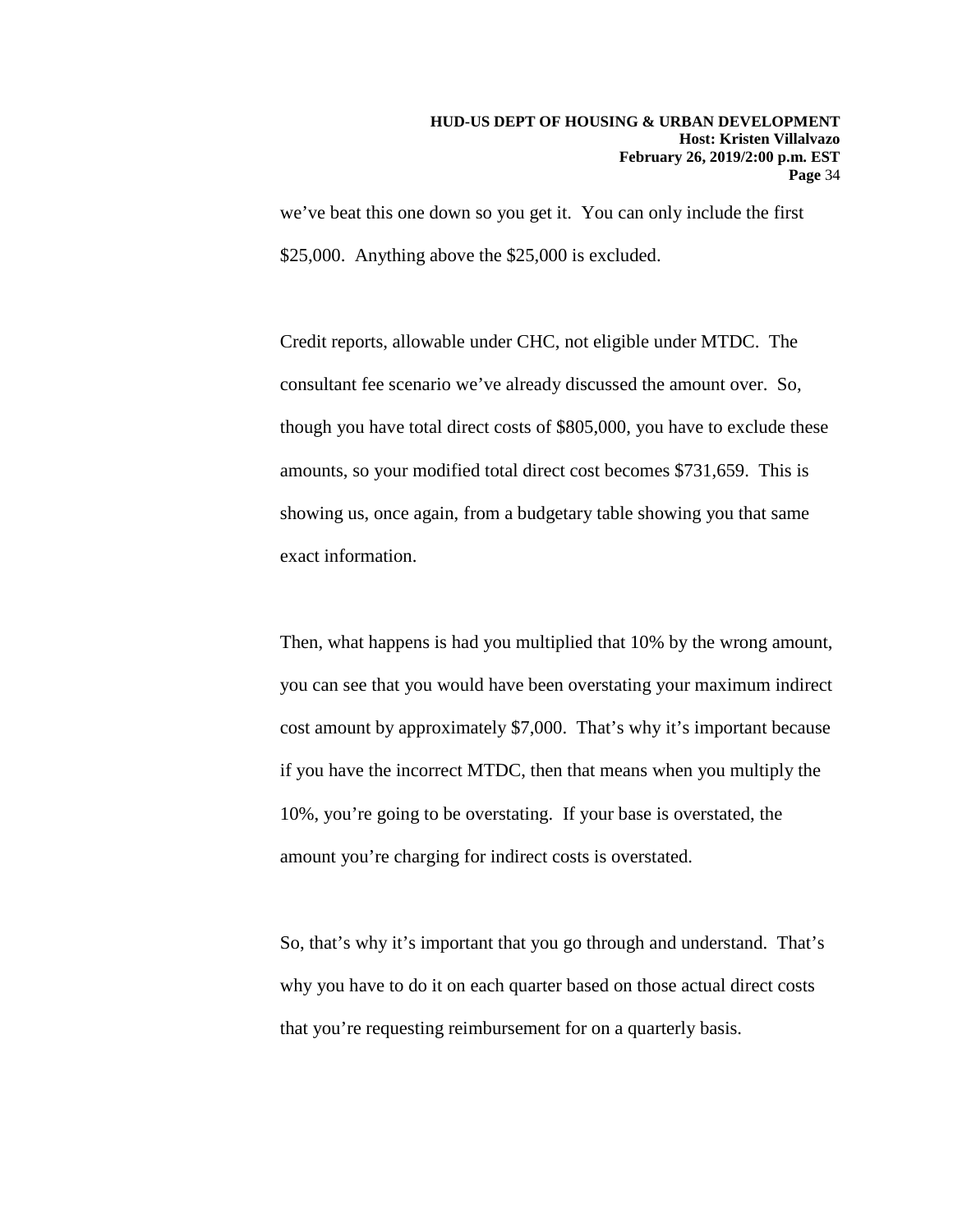This is, once again, although the maximum—my terminology—indirect cost amounts you can charge is \$73,165 because this grant award was \$850,000, and the direct cost was \$805,000 that you've already determined, the maximum amount you can include to stay within budget that you can charge as indirect cost is \$45,000.

So, what the government is basically saying is that for the \$45,000, you don't need supporting documentation. For that indirect cost amount, this amount that you charge, you do not need to tell the government how you're going to use those dollars. You don't have to show receipts or show supporting documentation for the indirect costs to say I used this for X, Y, and Z.

What you have to have the documentation for, and what you have to maintain records for are these direct costs because this is the basis for you making this indirect cost determination, so you don't need any—once you compute this indirect cost amount under auditor review, we're not asking for any support to show how you spent that money.

We're really not, but for all of your directs costs, that's where the cost principles, that where maintaining supporting documentation, all record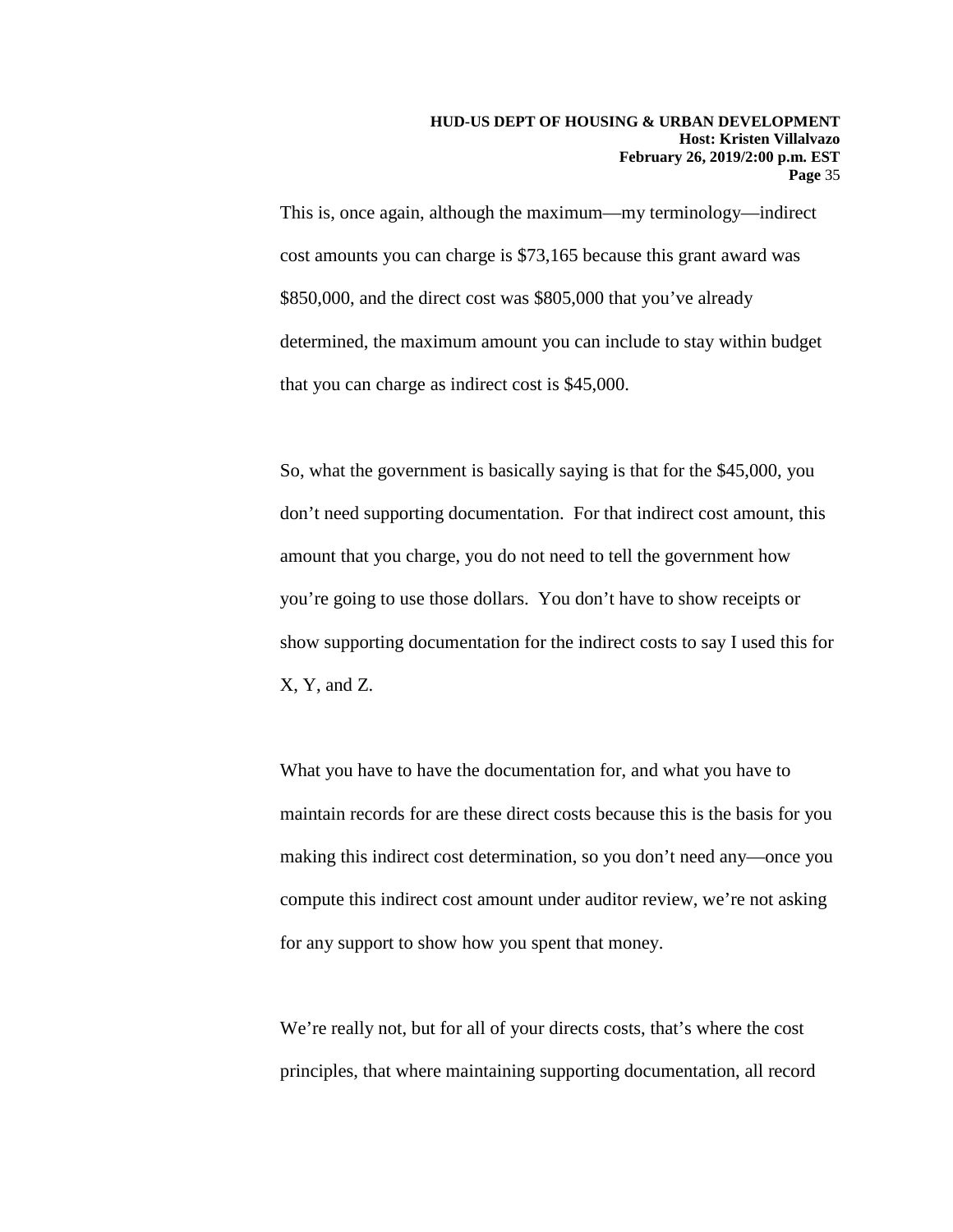retention, and if you really think about it, it makes a lot of sense because if these numbers are incorrect, especially if they're overstated, then when we do the computation, that means that this amount is overstated.

So, the government is gloving you the indirect costs, so although it may seem like I used to get rent or I used to get that, or where am I going to recapture it, you're getting the flexibility to say once we determine what that 10% amount is that that amount no longer—you don't have to maintain those kind of records and documentation, but you do for all of your modified total direct costs.

This whole slide really is between the relationship between the federal entity and the pass-through entity. One, and I know that the OHC does it through the NOFA. They have to let you know that you can charge indirect costs, and the indirect cost reimbursement rates, and the reimbursements in the cost share, which is in the notification.

Then, the pass-through entities must do the same thing. They have to make sure that any pass-through entities are aware of the indirect cost rate of reimbursement and all of those things.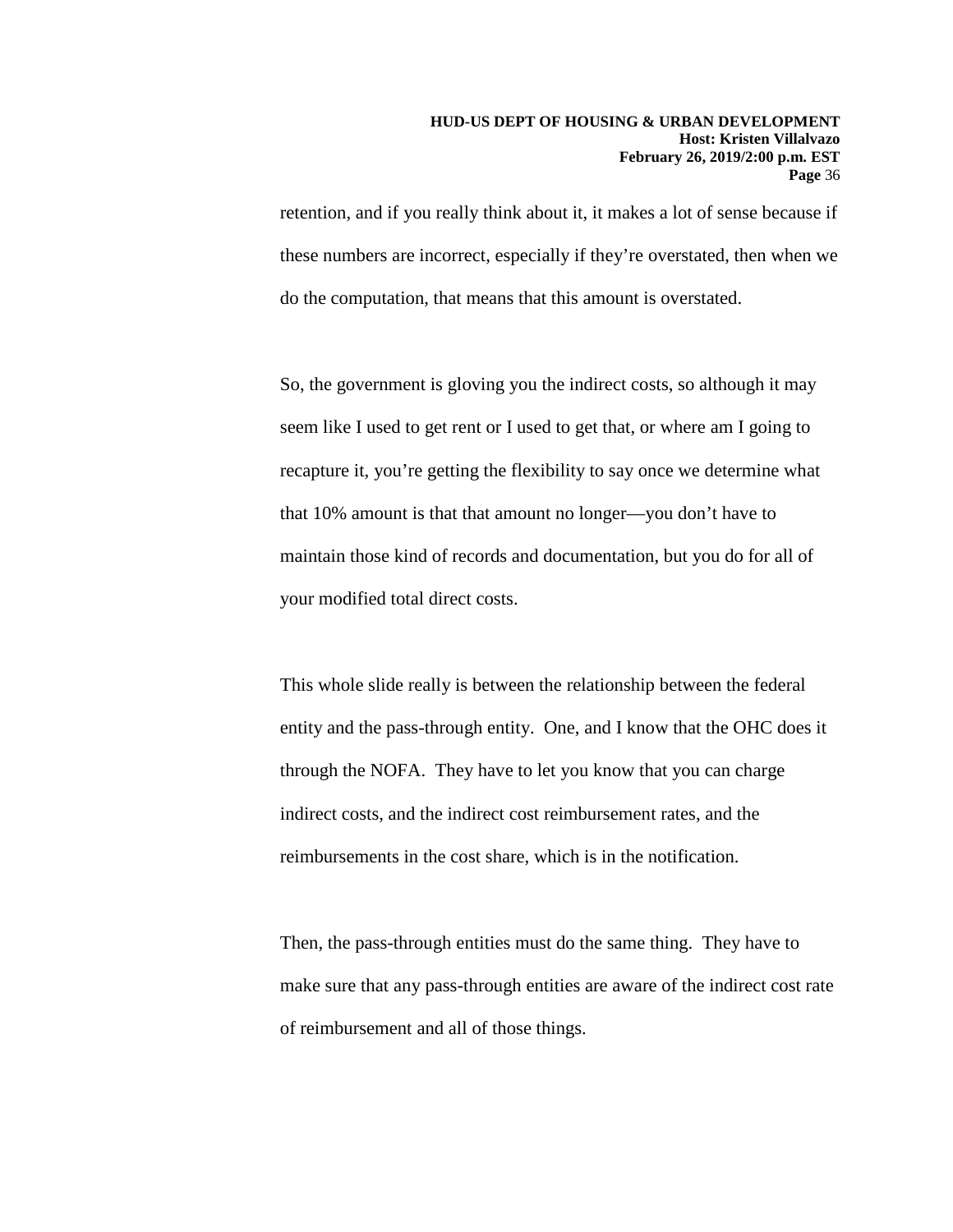If you have a cost allocation plan where you're charging 100% of your costs directly to a grant, claiming reimbursement for indirect costs is never mandatory. So, if you have a cost allocation plan, you do not have—it's not mandatory to charge indirect costs because that amount can usually be included or recovered through the various cost allocations.

NICRAs must be used. If a sub-recipient has a NICRA, as a parent or intermediary, you cannot tell them they can't charge their indirect costs. You also can't tell them that they can't use the 10% de minimis rate. You can't give them a rate and tell them to use this. They can't use your NICRA. The sub-recipient is a pass-through entity just as any parent or direct awards are subject to the same regulations and clauses, so yes, subrecipients if you're eligible, you can charge indirect cost rate. If you have a NICRA, you can charge your NICRA.

What you cannot do is use your intermediary's rates for anything. If your intermediately has a NICRA, it's not your NICRA. Each organization's NICRA is specific to those. You cannot subjugate or suggest that somebody else use your rate.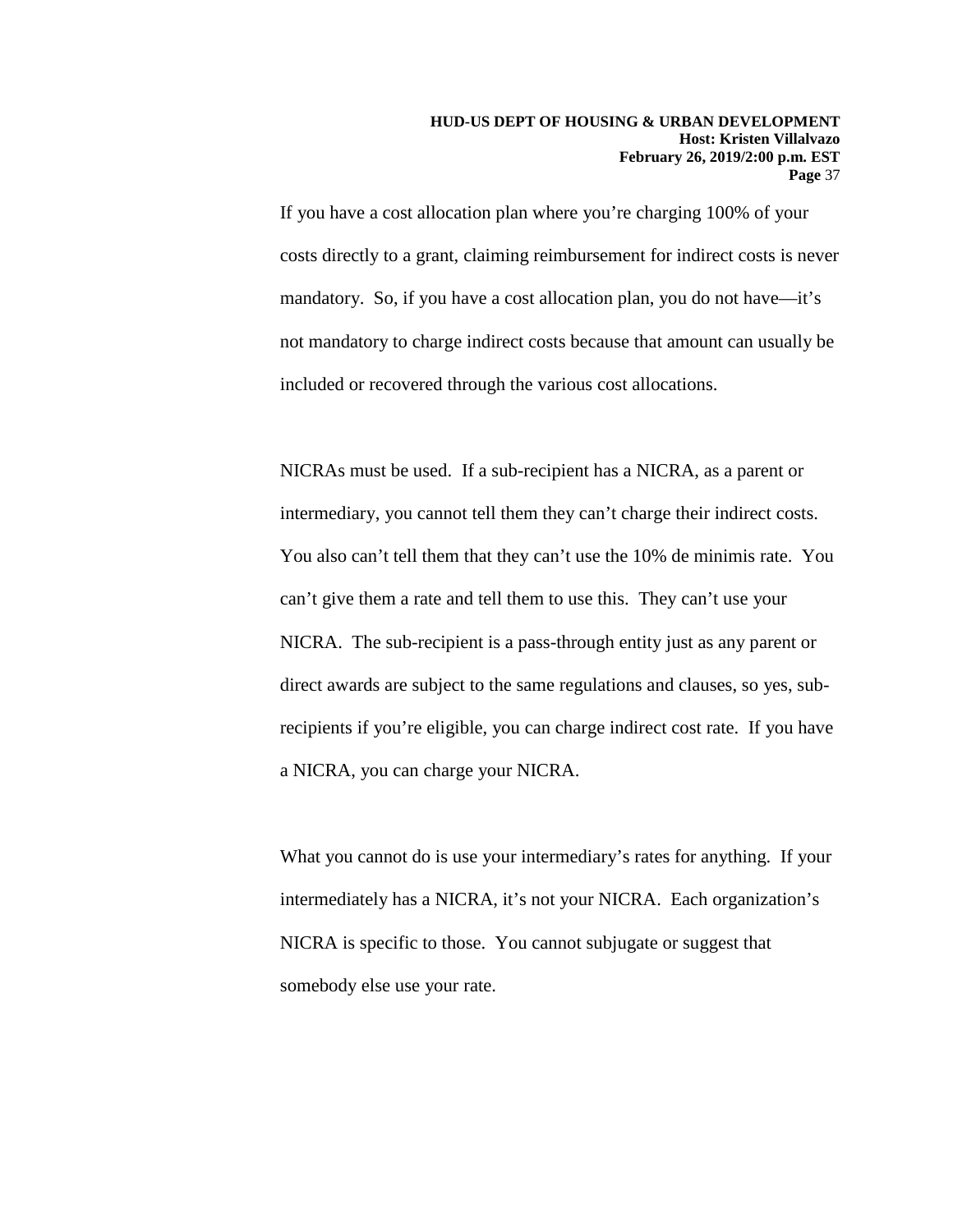As intermediaries, you cannot tell sub-recipients they cannot charge indirect costs. You have to allow them to charge indirect costs using the appropriate method, whether they have a NICRA or a 10% de minimis rate.

The record retention, as I said, is not due to the computation of the indirect costs. It's due to those direct costs or modified total direct cost for which you're basing that computation.

So, you're still subject to the three-year retention period, and it starts from the end of the fiscal year or other accounting period covered by the indirect cost rate proposal, cost allocation, or other computation, so for the modified total direct cost, it would be at the end of the fiscal year for your last quarterly report for that fiscal year for that grant period. You still have to maintain those records.

This available service or assistance is through the Office of Housing Counseling through the contracting vehicle with our firm, and these are services you can request through your SME—I think that's the term, HUD POC. If you feel you need some help in this area, especially as you're getting to your quarterly reporting and your requests for reimbursements,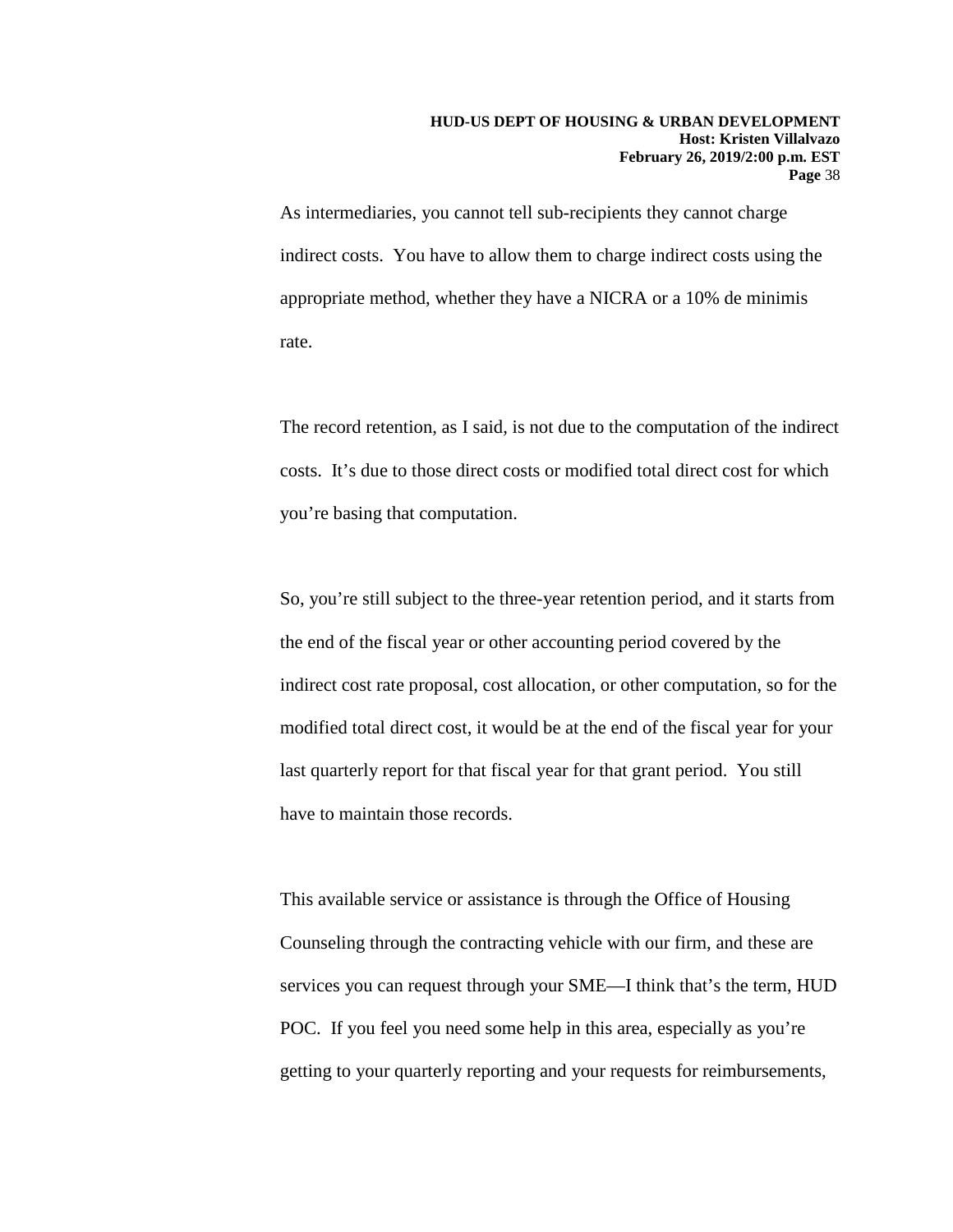and you're not quite sure if you're doing it the right way. You have questions relative to eligible costs. You can get technical assistance, which include your cost policies or just going over indirect costs, application, your calculations, looking at your indirect costs, your personal activity reporting because that has so much to do with your supporting documentation, and then various templates you can use.

You can get financial analysis which could be grant reviewing of grant execution packages if you're an intermediary. When we look at things like your financial capability assessment or your risk assessment or financial reviews or accounting systems, all those things are indirectly related to this whole indirect cost rate and how you're computing them. So, if you have questions in those areas, you could request that assistance.

You could have training, more individual training, especially as I said, in preparing your annual budget, and then doing the correct computations on a quarterly basis. If you're an intermediary, that could mean reviewing your sub-recipients' computations to make sure they're properly charging indirect costs or using that 10% de minimis rate as they're submitting submissions because you're ultimately responsible. So, if they make some of these same errors, and your subject to review, that could be an issue that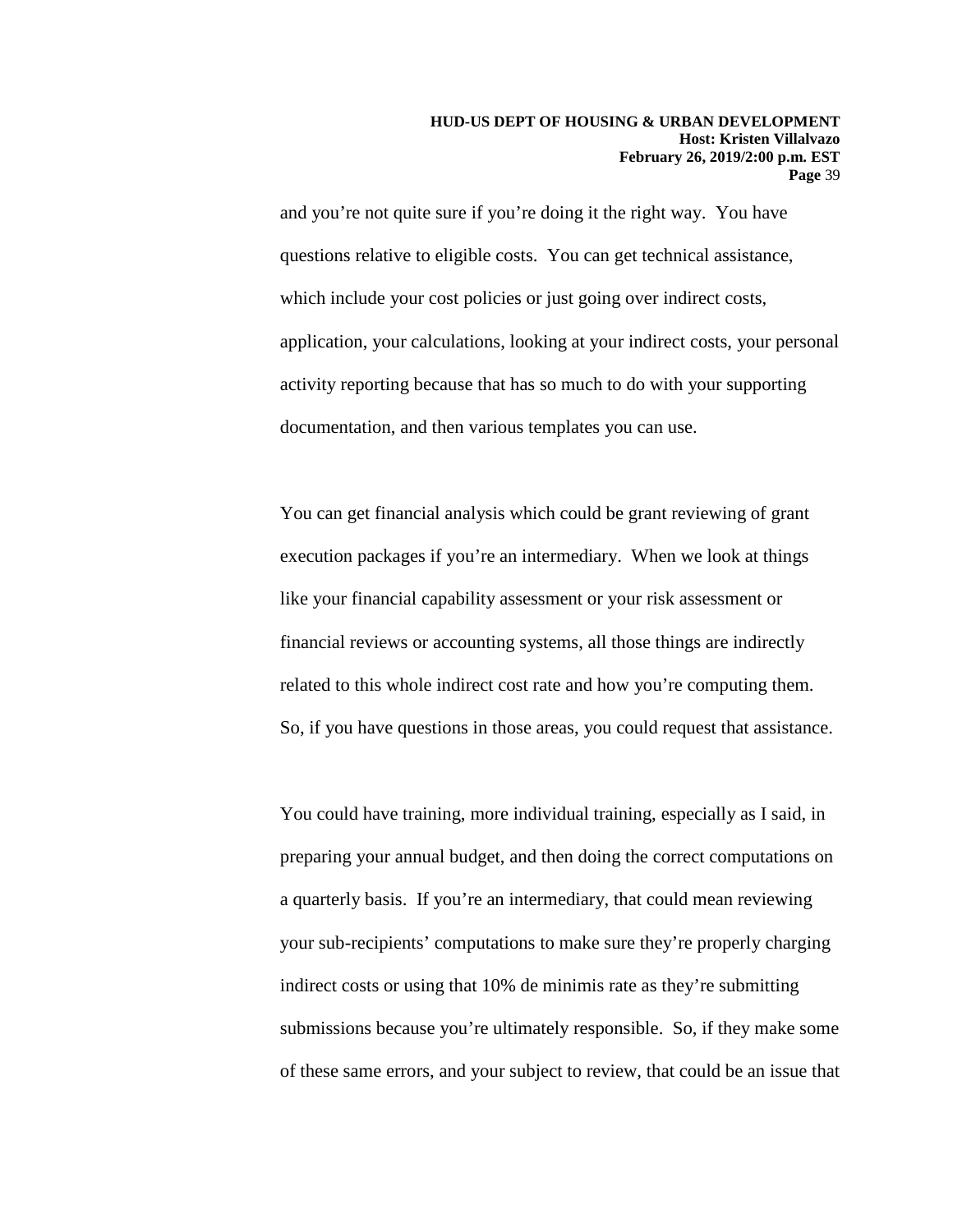you would then be responsible for going back to them and saying, oh that was an improper payment. You overstated, or you incorrectly computed your indirect cost using the 10% de minimis rate, so we over-reimbursed you for indirect costs. That becomes your responsibility.

So, even in reviewing a training sub-recipient, if they're not participating directly in these webinars or sitting down with them and saying this is what we're expecting you to do as you're charging these indirect costs, this is how you do it as part of the budget process, and then this is how you do it quarterly.

Then, the action plans, really it's all the readiness assessments to kind of see where you are, what documents you're maintaining. Do you have adequate things like policies and procedures and things of that nature? All this, once again directly or indirectly impacts this subject matter.

So, how do you get these services? Pretty straightforward. You can request them from your HUD POC. If you're a sub-recipient, you should request them through your intermediary, and then they can request them through the HUD POC. We have some SMEs, subject matter experts, at HUD that oversee the contracts, and ultimately those referrals go them,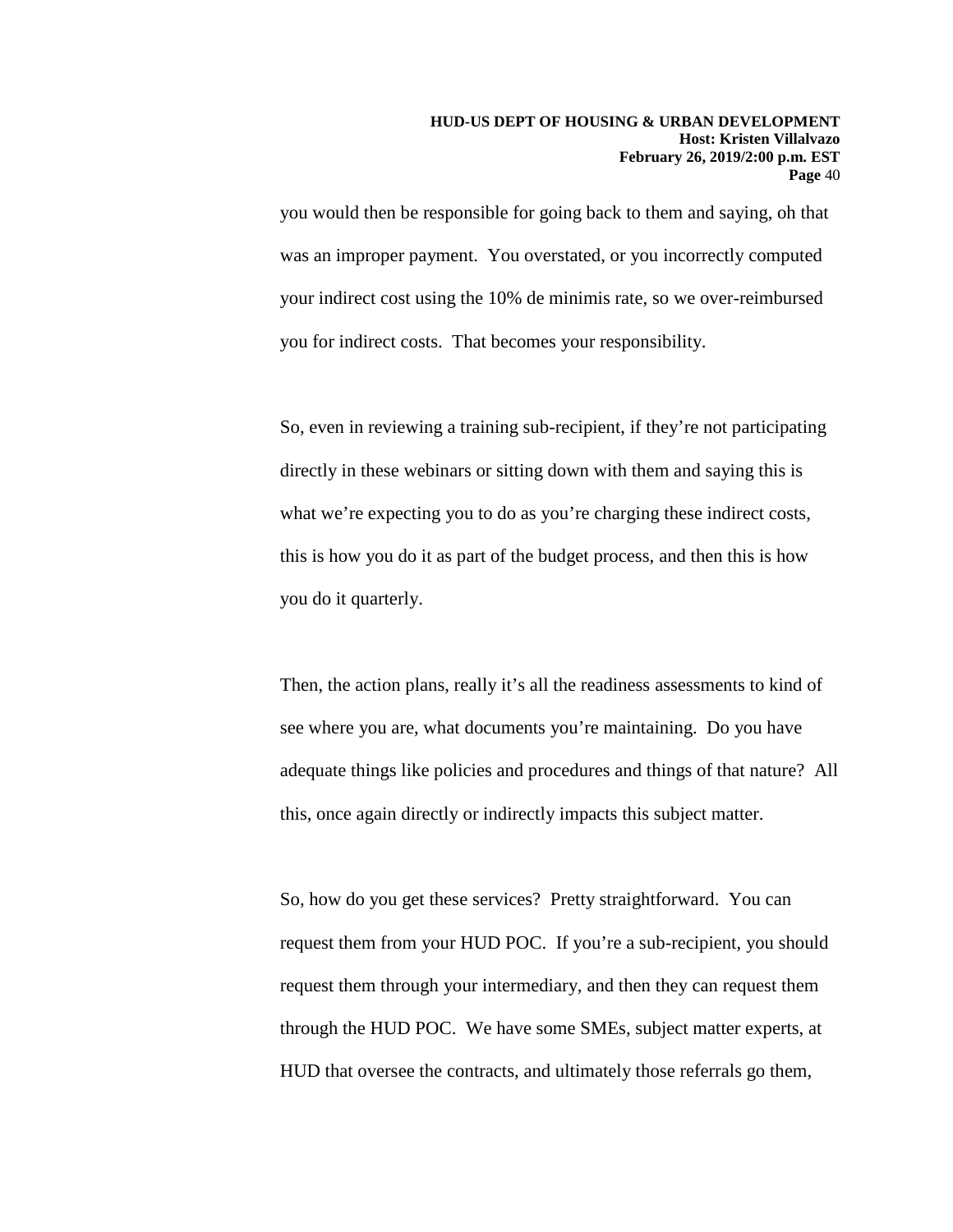Tracy Fields and Matt Finn. Sometimes they will forward—I would say they would forward them. Unfortunately, Gail Ogden who retried recently from HUD used to be one of those SMEs, so if you sent requests to her before, you'll probably get a kickback from her email, but they can now go to Tracy Fields or Matt Finn.

So, they then approve them. We try to get sufficient information to know what exactly types of services you need, and usually within one or two business days, if approved we're then notified. We then, as contractors of Booth Management Consulting, we then contact you directly. The HUD POCS are included in all communication. They make the determination of how much they want to participate or at what level. Then, ultimately we work with you until those services are completed.

Some of our frequently asked questions, hopefully we addressed them here, but these still are just recurring questions.

"Does my organization have to charge indirect costs?" No, but once you start to know your organization doesn't, and even if you go to another federal award, one of the misleading statements is that you have to use the 10% indefinitely. That's if you're going to charge indirect costs. You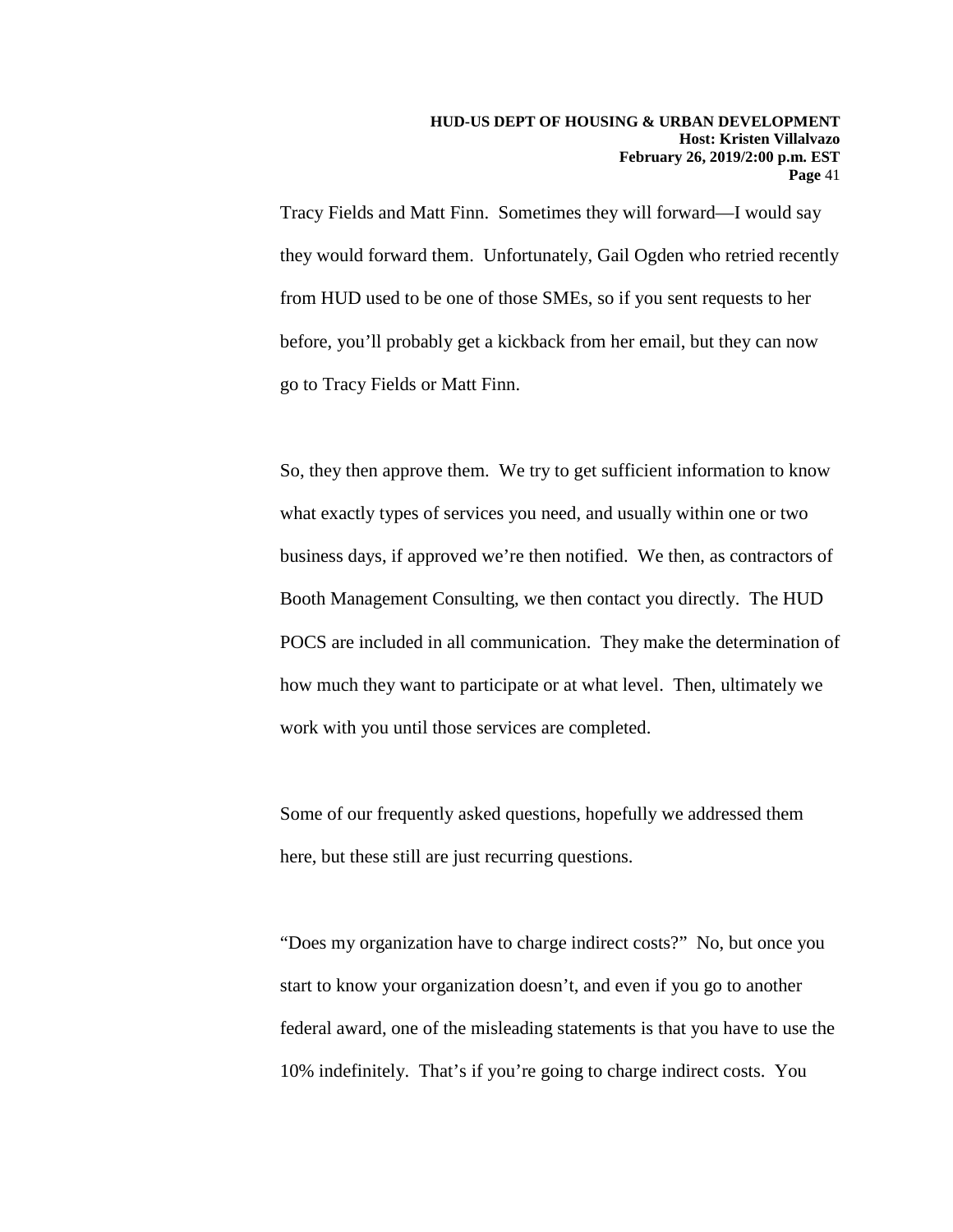don't have to charge indirect costs. Even if you do it on one grant, the next one you don't have to, but if you do charge indirect costs, and you've elected the 10%, you have to use the 10% de minimis rate.

"I am an intermediary with several subgrantees. If one of my subgrantees used an indirect rate, do all of my sub-recipients need to use it?" Not at all. That is on a case-by-case basis. Just like you cannot say to subrecipients and subgrantees that you have to charge indirect costs, you also cannot penalize them if they elect not to. So, no, you do not have to. That's on a case-by-case basis with each of your subgrantees.

"Does the use of the 10% de minimis rate increase my award amount?" Hopefully, we made that specifically clear. No, it's doesn't. It's not in addition to. It has to fall within your grant award amount, but what it does do is allow you to recover some of your indirect costs associated with maintaining the organization that you incur just to be in existence.

"If I have subgrantees, can I prevent them?" No, you cannot. You have no say in whether they elect to or elect not to incur indirect costs whether it's the 10% de minimis or the NICRA.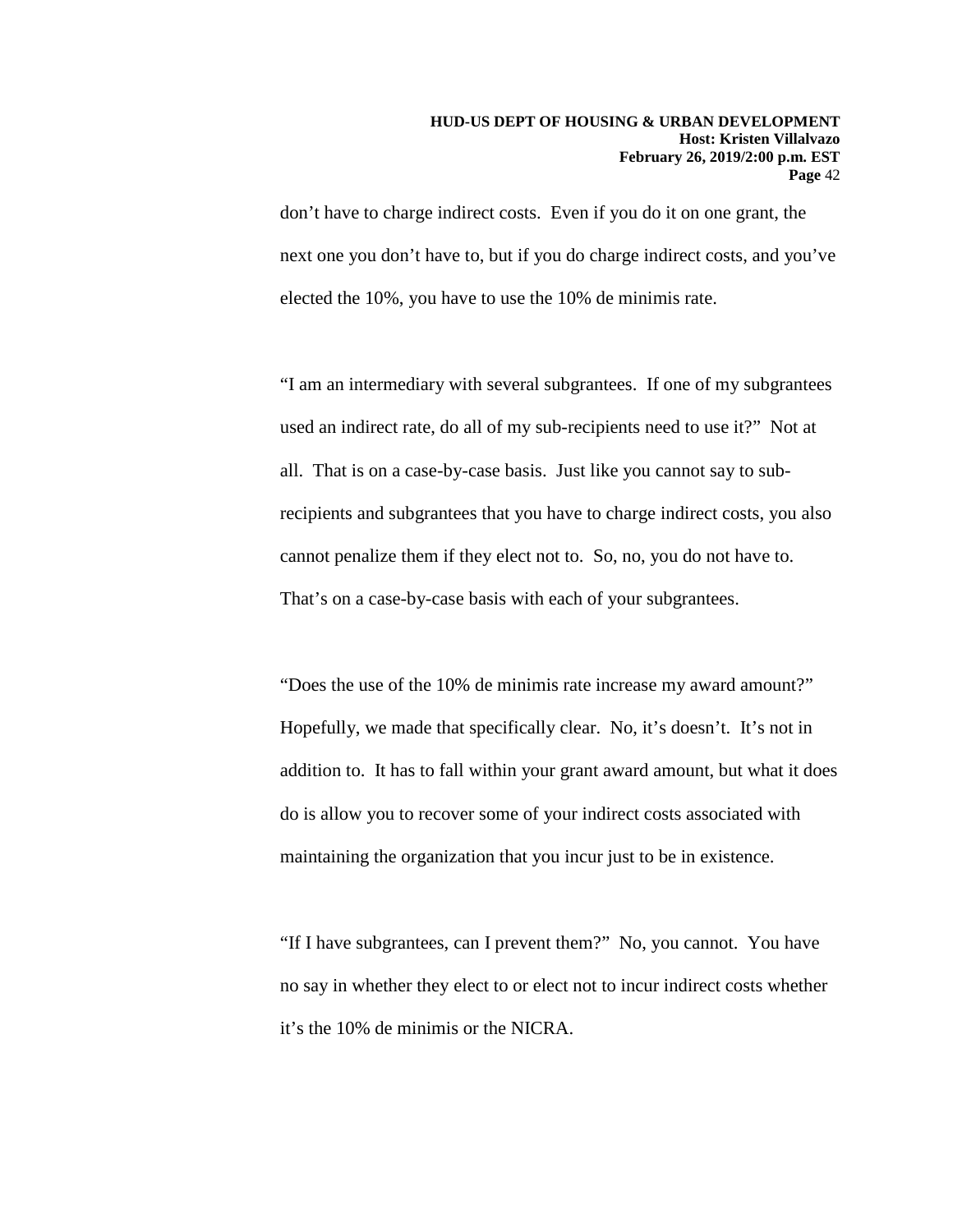"If we choose to use the de minimis rate to receive reimbursement, would we now need to use the de minimis rate for all federal awards?" Yes. If you're going to charge indirect costs on any other federal awards, you have to use that 10% unless and until you negotiate a new rate under a negotiated indirect cost rate agreement.

"How long can you use it?" It's indefinite. You can use it unless and until you get a NICRA. So, unlike a NICRA agreement which expires, and you have to renegotiate all of those things, no, you can continue to use the 10% indefinitely unless and until you negotiate a different rate.

"Can subgrantees elect to use a 10% rate? If so, does the pass-through entity have to accept it?" Yes, they can, and yes, the pass-through agencies have to. That, as I said, these are just questions that we continue to get even after having done these trainings for a while, so we just want to make sure that we emphasize those responses.

So, if you have any questions, or if there was a question we did not respond to or could not respond to because we needed to do additional research, please send it to housing.counseling@hud.gov. Put any version